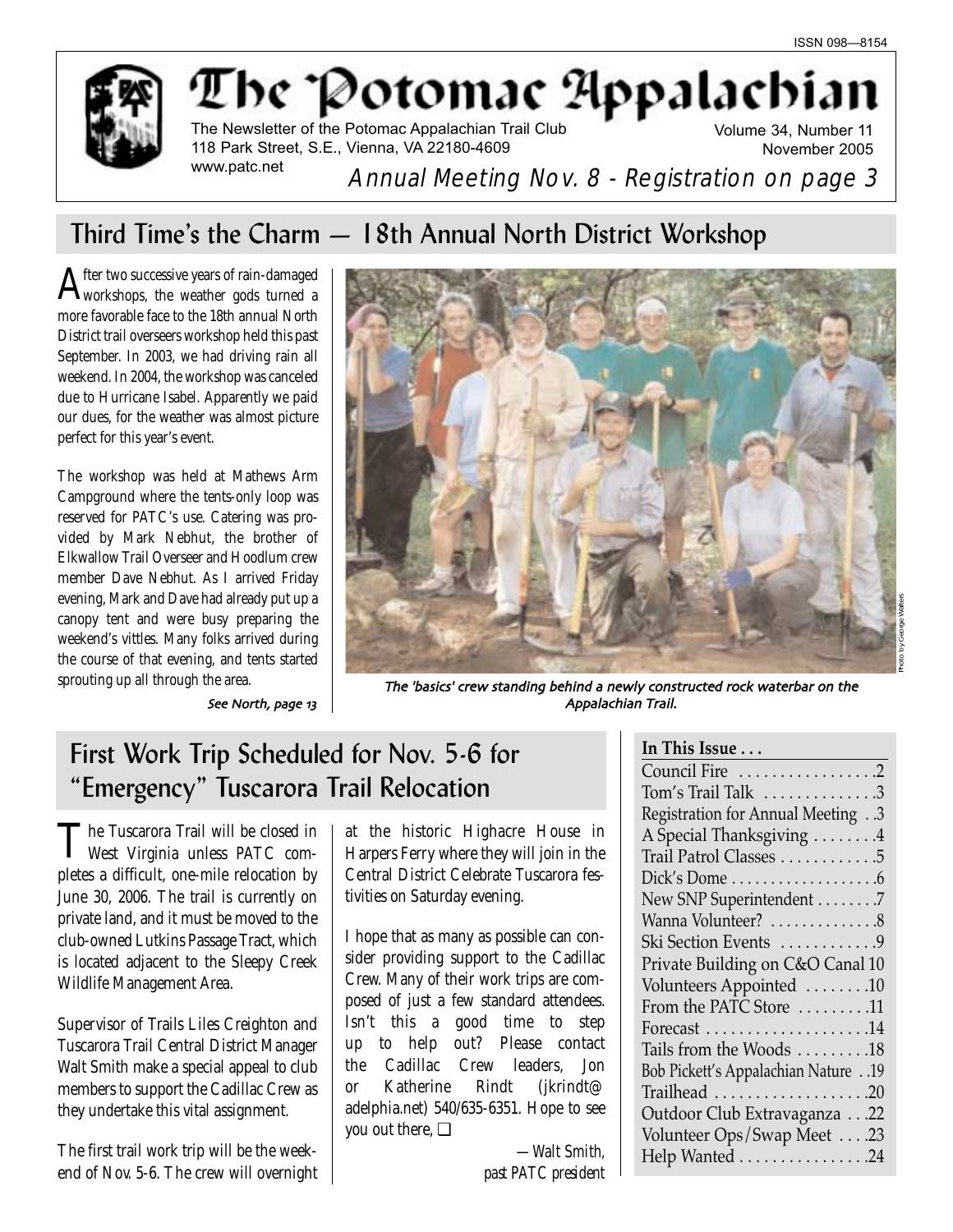# Council Fire

President Tom Johnson chaired the regularly scheduled PATC<br>Council meeting on Sept. 13, 2005, at the Club Headquarters building. Tom introduced Chas Cartwright, who has been Superintendent of Shenandoah National Park since July. Chas expressed his appreciation for the work that PATC has done in building and maintaining the hundreds of miles of the AT and the side trails in the park as well as making PATC land available to SNP for a parking area at Old Rag. He also asked PATC members to set a good example by observing the park regulation that dogs be on a leash. He pointed out that a dog can be very threatening to people even if the owner thinks it is "friendly" and also mentioned that a loose dog is at significant risk from the estimated 600-700 bears in the park.

Director of Administration Wilson Riley reported that insurance is pending; we have partial renewals for workers' compensation and medical hazard insurance for volunteers. He also said that PATC, as a  $501(c)(3)$ , could not engage in political activities without endangering its tax-exempt status. Some unidentified person had left a substantial number of fliers at PATC Headquarters with a political message. Tom noted that a quorum was present this month in contrast to the August meeting, and therefore three actions that could not be addressed at that meeting were reintroduced by Bruce Glendening. Council approved 2006 Objectives; Duties and Responsibilities for PATC officers; and making the PATC representative to the Regional Partnership Committee a voting member of Council. Treasurer Ric Francke announced that the 2006 budget definition period had started on Sept. 1 and provided guidelines for preparation. He also stated that revenue continues to exceed expenses.

# **Trails and Lands**

Council approved a motion presented by Supervisor of Land Chris Mangold to lease PATC property to SNP. This land was purchased by PATC expressly to lease it to SNP for a parking lot to replace the existing lot that is expected to become unavailable shortly. Construction of an access trail from the new lot to the main Old Rag Trail is planned as a 2006 trails project. There is an oral agreement that a water barrel at the present site that provides water to the neighbor will be replaced with a feeder pipe that is to be buried. There is a proposal to donate some land to PATC adjoining the AT easement at Ft. Ritchie for conservation. When Ft. Richie was closed, the state of Maryland set up the PennMar Corp., a  $501(c)(4)$  (not tax exempt), to dispose of the land. It planned to sell the entire site for development. Local citizens objected to this plan and have proposed donating some of it to PATC. ATPO turned down a similar suggestion in the past because the risk of unexploded ordinance from Ft. Richie was believed to be high and the land proposed previously was not visible from the AT. There is expected to be further definition of the specific proposal, and this issue will be addressed at a future Council meeting.

## **Facilities**

Council accepted a bid for up to \$60,000 presented by Headquarters Chair Eliza Engle to replace the PATC Headquarters roof. The proposed Bears Den management agreement with ATC is still under discussion; a business plan is needed. Many of the issues that had caused PATC to withdraw from a formal relationship with Bears Den have been resolved. Bears Den now has a robust support group (Friends of Bears Den) and is using the Blackburn funding model so that it has been producing enough revenue to cover expenses.

# **Other Activities**

Council agreed to join other area groups in opposing Georgetown University plans to build a banquet/boathouse on the site of the existing boathouse. This facility is proposed to be three times larger than the existing boathouse. The NPS and *Washington Post* have accepted this idea. Georgeanne Smale says it will impact the Potomac Heritage Trail as well as C&O/Capitol Crescent. PATC opposed an NPS-proposed superhighway construction back in the 1960s-70s where the C&O Canal is now. Supreme Court Justice William O. Douglas led a hike supporting the establishment of the C&O Canal Park on March 19, 1954, of which PATC participated. Please contact Supervisor of

## See Council, page 5

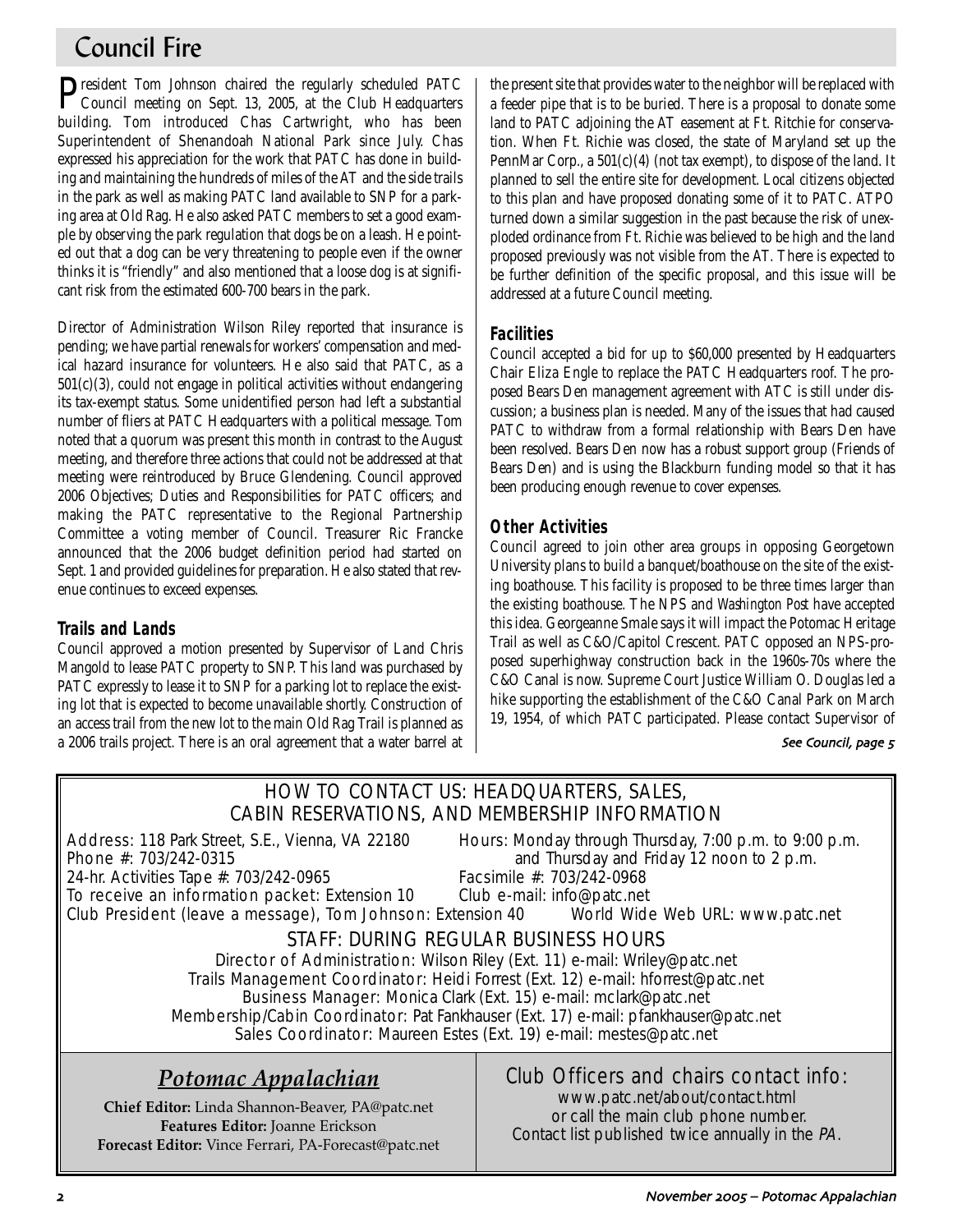# Tom's Trail Talk – Undaunted Leadership

Having read Steven Ambrose's "Undaunted Courage" (about the Lewis and Clark expedition) this summer, I am inspired to write about two examples of "undaunted leadership" in recent PATC history. The literary device is kind of corny, but the message is serious.

When I became president in 2003 I issued two challenges. The first was to protect the Tuscarora Trail in Pennsylvania, and to find a place for a cabin that would support work crews on the Pennsylvania portion of the Tuscarora. The second was to convert PATC's antiquated cabin reservations system into a computerized system. Everyone agreed that these tasks were long overdue, but no one was willing to take the lead. (Following is a lot easier than leading.)

After several weeks, during which the North Chapter talked about the need for leadership, we got a leader. Jim Peterson stepped forward to put together a land acquisition, trail rerouting, and cabin construction project whose complexity almost defies the imagination. The trail project centered on U.S. Rte. 30 that crosses the Tuscarora Trail just east of McConnellsburg. I believe (but I've lost count) that there were five pieces to the acquisition package, each involving a different landowner. In addition, Jim found a large, 186-acre tract along Aughwick Creek north of Rte. 30 that would be ideal for a cabin site. The tract bordered the trail route, and thus would afford viewshed protection. Since PATC could not afford to buy the entire tract, Jim needed to find a conservation buyer for the remainder.

Many of you know the end of this story. The acquisition package near Rte. 30 was completed after two years of work, we (together with a conservation buyer) purchased the Aughwick Creek Tract, and over the 2005 Labor Day weekend the North Chapter began construction of the cabin. Although there was a substantial supporting cast (Pete Brown, Al

Black, others), Jim was the point man. Without him we would not own a single acre of ground up there, the trail would still be on roads, and the Silberman Cabin (a put-together kit that was donated to PATC) would be rotting away in a Pennsylvania field.

The second project was to get rid of the paper and pencil log book and get the cabins reservation system on computers. Once again, everyone knew what needed to be done, but who had the computer skills, and the personal drive, to do something about it? I had a little side bet with Shakun Ghare (the chair of the cabins reservation system) that we would find someone who would do the job before the end of my first term. Where we would find that person, I had no idea. (Neither did she.)

Out of the blue came Bill Steinhour, the overseer of the Bear Springs Cabin. He had found some commercial software that might do the job. Several hundred volunteer hours later Bill, assisted by José Rojas (the new Information Services Committee chair), Shakun, Pat Fankhauser, and others, launched the new system.

Beginning with Myron Avery in the 1920s, PATC has always found its leaders. It is a proud and remarkable tradition. A critical job confronts the club; someone steps forward. Volunteers flock to their side. The job gets done. We all come away with a sense of satisfaction. But we know, deep down, how it all came to pass. We were following a leader.

Last year PATC logged over 84,000 hours of volunteer service. Two leaders – Jim Peterson and Bill Steinhour – logged a whole bunch of those hours. Myron, step aside. ❏

*—Tom Johnson*

| Registration for PATC's 78th Annual Meeting/Dinner                                                                                                       |  |  |  |  |  |  |  |  |
|----------------------------------------------------------------------------------------------------------------------------------------------------------|--|--|--|--|--|--|--|--|
| Tuesday, Nov. 8, 2005, from 6:00 p.m. to 9:30 p.m., at the Northern Virginia Regional Park Authority's Atrium at Meadowlark Gardens.                     |  |  |  |  |  |  |  |  |
| For more information, please contact Pat Fankhauser at 703/242-0315, Ext. 17, or pfankhauser@patc.net. Don't delay, space is limited.                    |  |  |  |  |  |  |  |  |
| Come on out and join us to celebrate 78 years!                                                                                                           |  |  |  |  |  |  |  |  |
| Name:                                                                                                                                                    |  |  |  |  |  |  |  |  |
| $\Box$ Vegetarian Lo Mein $\Box$ Sesame Chicken $\Box$ Beef with Broccoli                                                                                |  |  |  |  |  |  |  |  |
| Name:                                                                                                                                                    |  |  |  |  |  |  |  |  |
| $\Box$ Vegetarian Lo Mein $\Box$ Sesame Chicken $\Box$ Beef with Broccoli                                                                                |  |  |  |  |  |  |  |  |
|                                                                                                                                                          |  |  |  |  |  |  |  |  |
| Please enclose a check in the amount of \$25 (individual) or \$40 (couple) for dinner. To pay by credit card list your credit card information below. If |  |  |  |  |  |  |  |  |
| you wish to attend the meeting and not have dinner, please contact Pat Fankhauser and let her know you will be coming.                                   |  |  |  |  |  |  |  |  |
| ) Here is an additional \$78 to for the Trail Land Acquisition Fund for 78 years of service on the trails.                                               |  |  |  |  |  |  |  |  |
| ) Sorry, I can't attend the banquet, but here is \$78 to support PATC's Trail Land Acquisition Fund.                                                     |  |  |  |  |  |  |  |  |
| For 78 years PATC has led hikes; constructed and renovated shelters and cabins; mapped the trails; taught trail construction, safety, and conserva-      |  |  |  |  |  |  |  |  |
| tion; and built and cleared the trails in rain, snow, and sunshine. Your contribution will be used to enhance those activities. Let's celebrate as we    |  |  |  |  |  |  |  |  |
| move into our 79th year!                                                                                                                                 |  |  |  |  |  |  |  |  |
|                                                                                                                                                          |  |  |  |  |  |  |  |  |
| Mail to: PATC - Annual Meeting/Dinner 2005, 118 Park Street, SE, Vienna, Virginia 22180 Attn: Pat Fankhauser, Membership Coordinator                     |  |  |  |  |  |  |  |  |
| Because PATC pays for dinners in advance, no refunds after November 4, 2005.                                                                             |  |  |  |  |  |  |  |  |

# Potomac Appalachian – November !!"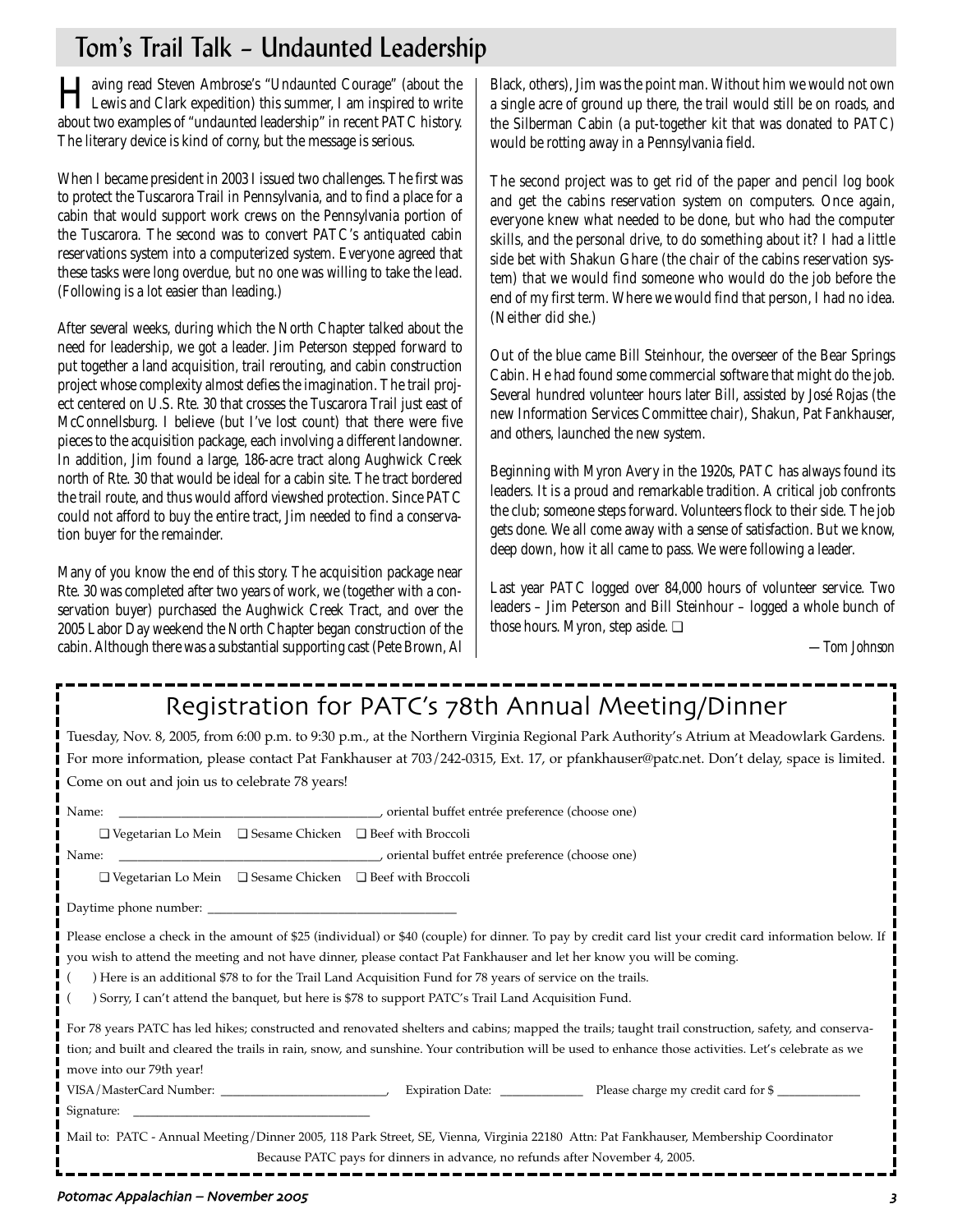# A Special Thanksgiving on Old Rag, 2004

It was Alan's idea to go there. He had hiked this mountain two times<br>and was ready to do it a third. I was apprehensive about it because he<br>ideas to the many contract the cause of **T** t was Alan's idea to go there. He had hiked this mountain two times said it would be difficult and quite challenging. Right up there with Three Ridges, and Three Ridges just about kicked my butt. I went online and read different journals that people had written talking about how difficult they found it to be. Lots of rocks to climb and even the people that are athletes; still had difficulties climbing the mountain.

Arriving at Shenandoah in the afternoon, we hiked to a campsite about a quarter mile or so from the parking lot. This would be our home base, and we would start off early in the morning. We were able to get our tent set up before the rain started and even ate a somewhat warm meal of pasta and aioli before the rain really started falling. My goodness, it was only 5:00 p.m.! Not much that you can do when it is raining outside and you are in the woods. Into the tent we go. An early night, yes, but 5:00 p.m. is early even for me. OK, so we lay there and talked about the climb, the weather, life, and the joy of the challenge. The rain continues to come down and we begin to wonder if it will keep coming down or if Mother Nature will grant us our wish for sunny skies tomorrow.

I don't know but I'm hoping. I think that we must have dozed here and there and chatted a little bit more. The rain is still falling but we are dry and thankful that our new tent is making it through another rainstorm. Suddenly I awake and it looks like there is a bright light shining in our tent. I wake Alan and we both look outside, it is beautiful. The moon is shining so brightly and the stars are winking at us. We joke about starting the climb now and being up there when the sun rises, but it is 2:00 a.m. It is tempting but we decide that tomorrow will be beautiful and perfect for the climb up!

And so today we wake up to what looks to be a great day. The air is cool; the sky is a little bit overcast but not bad. We drink our coffee and eat our Spanish tortilla, get our day gear together and off we go. The hike up is quiet and Alan and I are both off in our thoughts.

We are the only people on the trail for about an hour and wonder if there will be any others. We begin counting a few: a group of three coming down the hill. Man, they must have started early, it is only 8:00 a.m.!

Lots of rocks along the trail, but it seems to be OK. I'm not doing too badly. The switchbacks can get tiring but there is enough beauty around you that when you turn around, there is a new rock formation, or tree, or small creek to look at.

We keep pushing on. There is a slight chill in the air and it begins to drizzle. I hope it clears up. We are here and we are going to do this, and suddenly the clouds break and the sun comes out. Thank you MOTH-ER, thank you FATHER. The day is beautiful and made just for us.

Suddenly we are climbing over rocks and stepping over or jumping from one to another. It is fun, just like he said it would be. I'm beginning to have a little more faith in myself.

We are almost at the top now, and the breeze is blowing. The rocks and crevices are more difficult to climb on, over, or through, and it is tough when you have short legs.



What backpacker wouldn't enjoy a hot Thanksgiving day meal?

We get to this one rock and, to me, it's twice my size. I'm going to have difficulties climbing this one. He goes ahead of me and while I'm contemplating my next move as to HOW I'm going to get up there, he says, "a BEAR! my goodness, what a bear, get the camera." Hmmm, I look below me and there she is: Momma Black Bear.

OK, go, or this bear is going to bite you in the rear! Alan is in awe and the expression on his face is of complete wonder. There is momma with her two cubs. I'm yelling, "Gobble, gobble," and making as much noise as possible while looking at them at the same time. They are looking at me as if I'm a crazy person. I'm trying to jump on the rock, which I eventually am able to do, and the Momma Bear and her cubs are just doing their thing and jumping on another rock and taking off to go play somewhere. We are both amazed to have witnessed this and are even more thankful than before.

Oh, the top of the mountain is near, the challenges are getting even more difficult and the views are spectacular. The wind is whipping and the sun is shining. I'm doing it, we are doing it together, and we are celebrating this day together and are thankful to be in this environment. There is nothing to think about except for what is here and now. Seizing the moment – all of it – we've made it and we are here. I did it, we did it together!

Of course we are not alone on top of this mountain. We run into a few other people but there is enough space for everyone to have his own piece of the rock.

The hike down begins, and we are headed to the Byrds Nest shelter where we will have our Thanksgiving dinner, which we have carefully planned. Byrds Nest turns out to be a nice rock shelter and is definitely used frequently.

There is a picnic table that faces the woods, and there we lay out our table cloth (the sarong) and break out the pot to boil our turkey dinner. We are famished from the hike and dig into hot turkey, mashed potatoes with gravy, and stuffing. Not the dehydrated stuff, homemade and yummy! Hey, we did it right. The sun it still shining and the wind has gotten colder, but we are dry and happy.

See Thanksgiving, page 8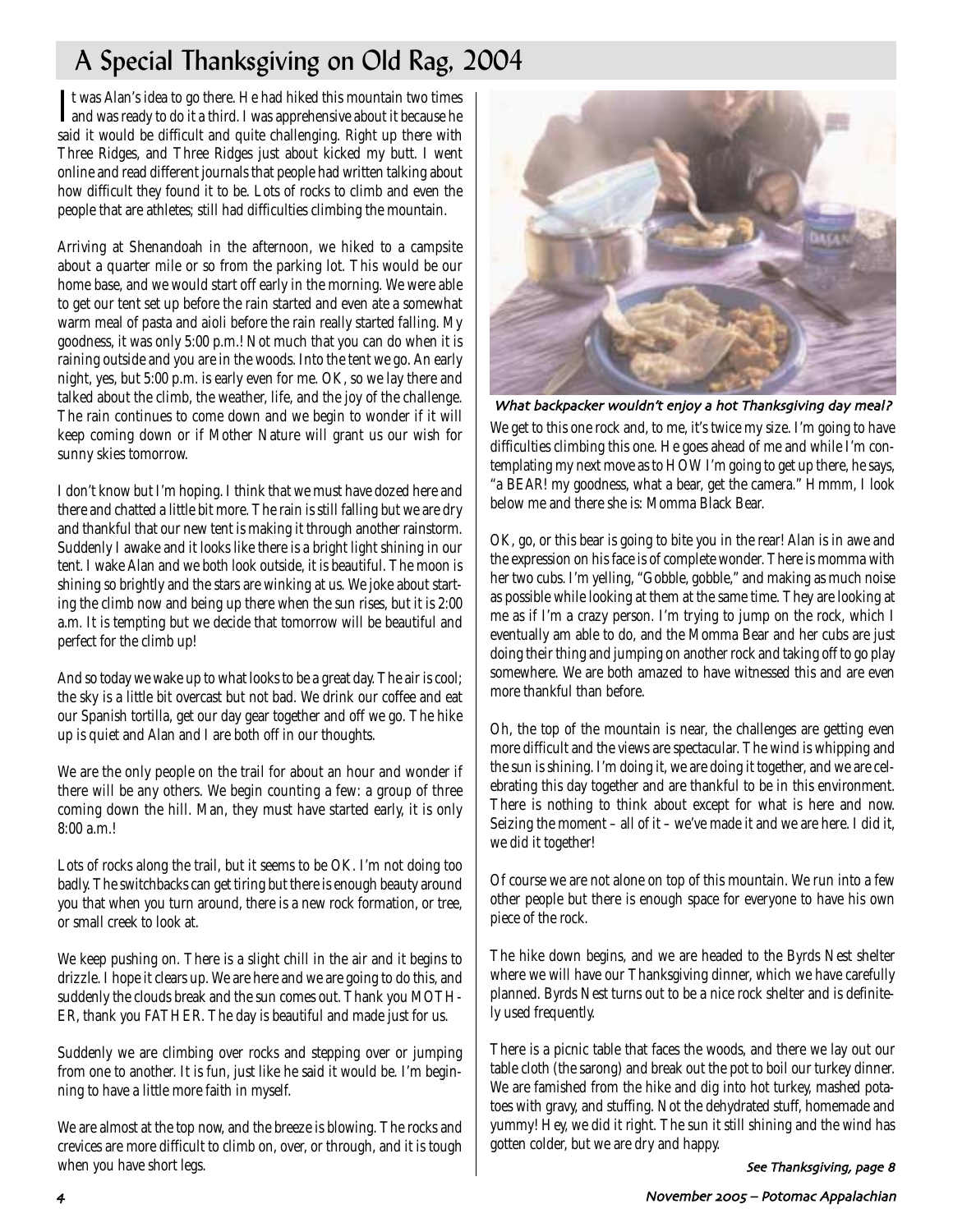# *Trail Patrol Proudly Presents* **Trail Patrol Training Weekend**

# **Nov. 12 - 13**

If you are interested in joining the Trail Patrol, or really want to find out what it is all about, then this is your chance! Several qualified Trail Patrol members will teach you about Leave No Trace, The 10 Essentials, Map and Compass, dealing with the public, and other facts that you need to know to be part of the Trail Patrol. There will also be 3 hikes (including a night hike!).

The class will take place at the Glass House Cabin in George Washington National Forest. The cost is \$10 per person to cover the cost of food. Pre-registration is required.

For information contact: Saleena DeVore (tptraining@patc.net) 410/456-6861. ❏

# Seeking Hikers, Editors, Authors

The 4th edition of Hikes in the Washington Region: Part B: Arlington, Fairfax, Loudoun, and Prince William Counties in Virginia is scheduled for revision and republishing during 2005.

The publications team is seeking the services of a hiker/author to revise/update this publication to meet the deadline of publishing the revised edition by the end of 2005.

Join the PATC publications team and combine your interest in the outdoors with some editing. Contact the PATC Publications Chair, Alex McLellan (publications@patc.net) (preferred) or 703/758-1057 (day) or 703/758-7411 (night). ❏

## Council, from page 2

Membership Georgeann Smale for current status. Linda Volkert Rudy, a former PATC *Potomac Appalachian* editor, has moved back in the area to Elkins, W. Va., and wants to get involved in the PATC outreach efforts. She has started to generate interest. Jane Thompson wants to support the trails effort where the Allegheny Trail and Tuscarora Trail join.

*Risk Management* – Larry Marcoux said the risk assessment of the Hike Program was progressing and a PATC-wide incident report procedure was being prepared for ExCom review.

*Potomac Appalachian* – Linda Shannon-Beaver made one of her rare appearances at a Council meeting — she lives in Norfolk and makes a 3.5 hour drive to Council. Welcome Linda.

*Cabins* – Mel Merritt reported that work on the Silverman Cabin is in progress and that Pete Brown reported that there were eight courses up.

*Maps* – Dave Pierce said the Map Committee has one project left this year - it is converting the South District of the Shenandoah Park map to digital form.

*West Chapter* – Dave Jordahl was planning the chapter's first meeting of the season in Shepherdstown.

*Ski Section* – Steve Bergstrom has a full schedule of trips scheduled for the coming season.

*AT Corridor* – Tom Lupp reported that three houses had been removed.

*Mountaineering Section* – Ozana Halik is working with the American Alpine Club to address the new Great Falls National Park management plan that is proposing permit requirements and the closing of some existing rock-climbing areas; public awareness is minimal and there was a public hearing scheduled for Sept. 17. The section has sponsored a number of clinics and has a Web site and newsletter. They are also holding monthly meetings that are well attended.

*Public Affairs* – Tom Phillips has prepared a news release and two online press releases.

*Trail Patrol* – Katrina Hedlesky said there is a hike leadership training on Sept. 17; backpacking training, and the ridgerunner's service has been extended.

*SMRG* – Steve Weiss reported that SMRG responded to one search, covering three days split between two weekends. They searched for a 79-year-old man in Nottoway County. The first weekend, 13 SMRG members responded. The second weekend brought out six members. The search was suspended without resolution. SMRG has been intensely planning a possible response in the wake of Hurricane Katrina. As a rough estimate, SMRG members have put in roughly 400-500 person-hours on this effort, including rapid acquisition of equipment and supplies anticipated for purchase in the longer term (note SMRG's trailer temporarily located in the PATC parking lot for the purpose of collecting supplies for this prospective mission). Bad news: We have run into a monumental bureaucratic/regulatory roadblock that probably prevents a response. Good news: The state convened a planning and management group to prepare for a possible response. SMRG was well-represented on this planning group, which organized and coordinated logistics and planning for all available SAR resources in the state of Virginia.

SMRG received a grant of \$2,500 from REI, specifically to purchase a vehicle-based radio for incident managers. In preparations for response to Katrina, SMRG had already purchased three of these units.

In October, SMRG will once again be stationed in SNP, on stand-by status, ready to provide rapid-response search-and-rescue services. This effort is under the direction of, and in support of, the law-enforcement ranger staff.

*Publications* – Alex McLellan is revising the "Washington Area Hikes."

*Hikes* – Karen Brown reported that the Lama Trek excursion was successful.

If any PATC member would like to become the librarian/archivist, please contact Alan Day at dayalan@nova.org. ❏

> *—Alan Day, Secretary*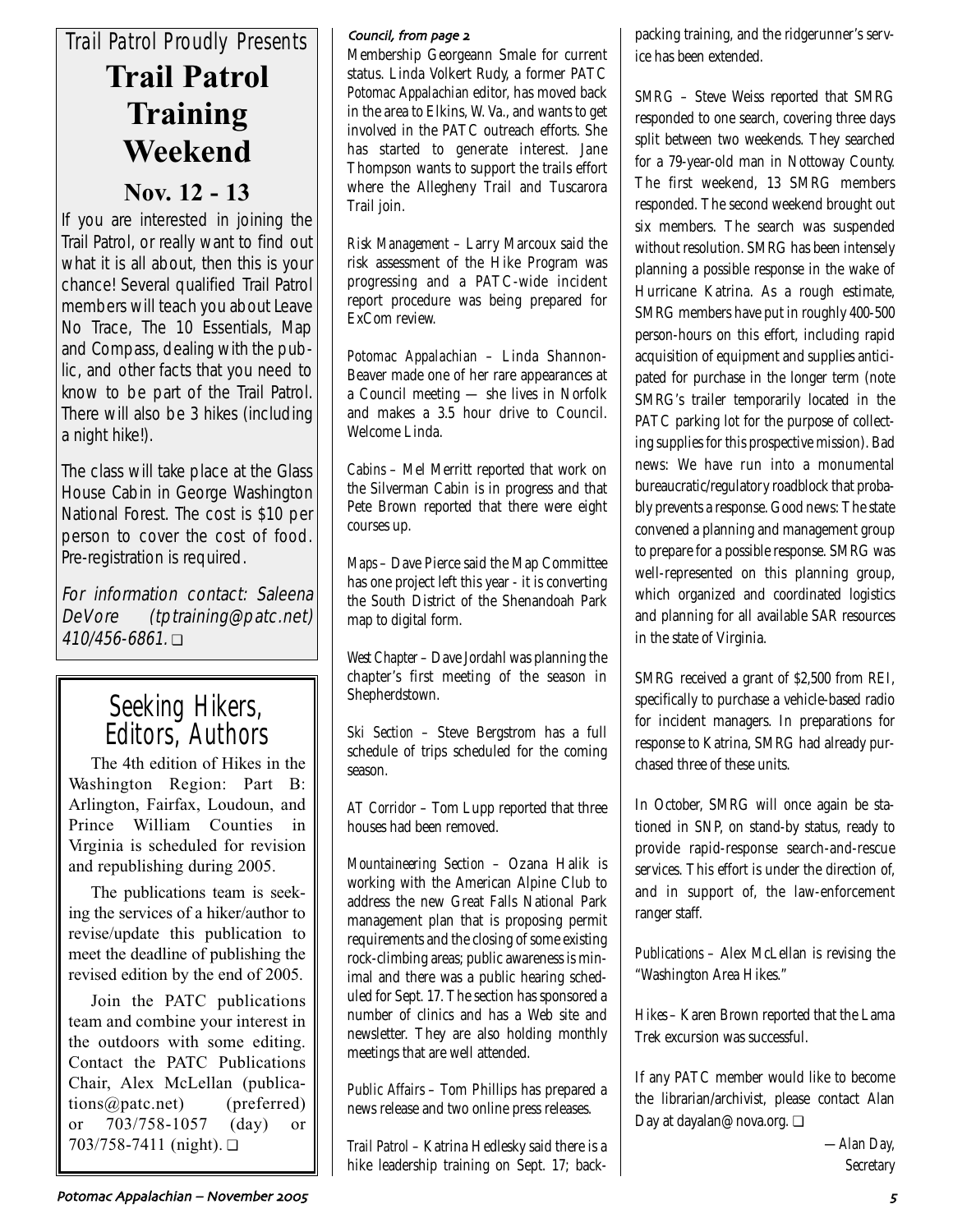# Do You Have Something to Give to Dick's Dome?

This past July, late in the day after walking for about 10 miles, and with the very real threat of rain, my family and I came upon the infamous Dick's Dome (just south of Sky Meadows State Park on the AT) in hopes that there might be room at the "inn." We had to fight off a few critters, but were rewarded with a dry night's sleep, safely snuggled in this quaint dome of a shelter.

Dick's Dome is a bit different from the standard fare you come to expect from AT shelters after traipsing northbound through Shenandoah. PATC has erected some beauties through this area, and the long-distance hikers might be a wee bit spoiled by the time they come upon this strange accommodation. But the lullaby of the (very) nearby stream was music to our ears, and the prospect of a dry night had us very much hoping that we would be able to squeeze in beside some other poor walker.

This geodesic structure is much talked about on the trail, as it is unique and not always the best design for a large number of people (well, more than four). Also, it has competition nearby (Rod Hollow) for those looking for a dry spot for the night. But what it lacks in space, it makes up for in its fun design and beautiful surroundings. And according to its builder, land donor, and namesake, "Many times you reach your 'expiration date' for the day or need to seek shelter before the sun sets."

Dick George writes: "It's seen much wear since my twin sons and I built this in 1987 on our 10 acres adjacent to the AT, coming up from our Georgia home for a week to erect the unique structure. This coincided with PATC's 60th and ATC's 50th anniversaries. The 12' dome is designed around star plates to which all of the 2x4 struts are bolted. The outer plywood triangles are all identical, and we installed a heavy-duty hook at the top of the 10' high dome to hang packs. Getting materials to the remote site took much hauling and dragging.

"My Air Force Reserve assignment was in the Pentagon for seven years, and during this time I enjoyed many weekend PATC work parties. I discovered this site while accompanying Tom Floyd, then supervisor of trails, when he was selecting the relocation of the Trail through the newly acquired land between Front Royal and Linden. [This property is now part of the Appalachian National Scenic Trail.] Tom and his Tom Floyd's Wayside (12 miles from mine) were inspirations. Building and donating the dome was a way for me to show appreciation for the many happy miles I've hiked on the AT (I've packed from Springer into New Jersey in many stages over many years). My sons hiked much of this with me and later did a 10,000 km lap of the U.S. and Canada on bicycles. Son Sky is now vice president of CamelBak (www.camelbak.com) which makes water supply systems for backpacks."

Dick needs, and is asking for, our help. The outside of the dome was originally (and still is) covered with asphalt shingles. This alone is enough to give it the bad name some ungrateful hikers have stuck it with in the shelter logs. It's, well, it's ugly. The shingles, that is. And they are not wearing well. What Dick would like is for someone with architectural skill (or not) to come up with not only an idea for a better outer covering, but to also help in applying said surface. Dick's willing to foot the bill (depending on cost) as long as the material is maintenance-free and relatively inexpensive. If a one-day work party could be organized he expects it could be completed in a day or a weekend.



The siding of the Dome is in urgent need of replacement.

This renovation could be a good opportunity for us in the hiking community to repay and give our thanks for a very generous donation by this individual. Sometimes we fail to stop and think of the kindness of strangers as we journey through life, even when that journey is on foot and is a struggle. I'm so glad there are shelters from the storms along our way. But they didn't get there on their own. Is this a way we can give something back? Happy Trails! ❏

> *—Linda Shannon-Beaver and Dick (Richard S. George) rsgeorge@mindspring.com*

# Kudos From Gypsy Springs<br>A fter a full year of having Gypsy Spring Cottage in the

 ${\bf A}$ fter a full year of having Gypsy Spring Cottage in the  ${\bf A}$ rental  $\;$  system  $\;$  and  $\;$  experiencing  $\;$  first-hand  $\;$  the requirements of being cottage co-overseers, Al and I would like to thank all the users of Gypsy Spring Cottage for your constructive and kind words written in the log book and for taking extra care and pride in caring for the cottage during your stay and for leaving it in excellent condition for the next users. The added amenities you purchased for the cottage during your stay were much appreciated. It demonstrated how much you appreciated your stay at the cottage.

Al and I will continue to maintain Gypsy Spring to the highest standards in honor of its benefactor, Ray Fadner, for the use and enjoyment of PATC users.

Thanks to all. ❏

*—Co-overseers: Al Black & Jim Stauch Jr.*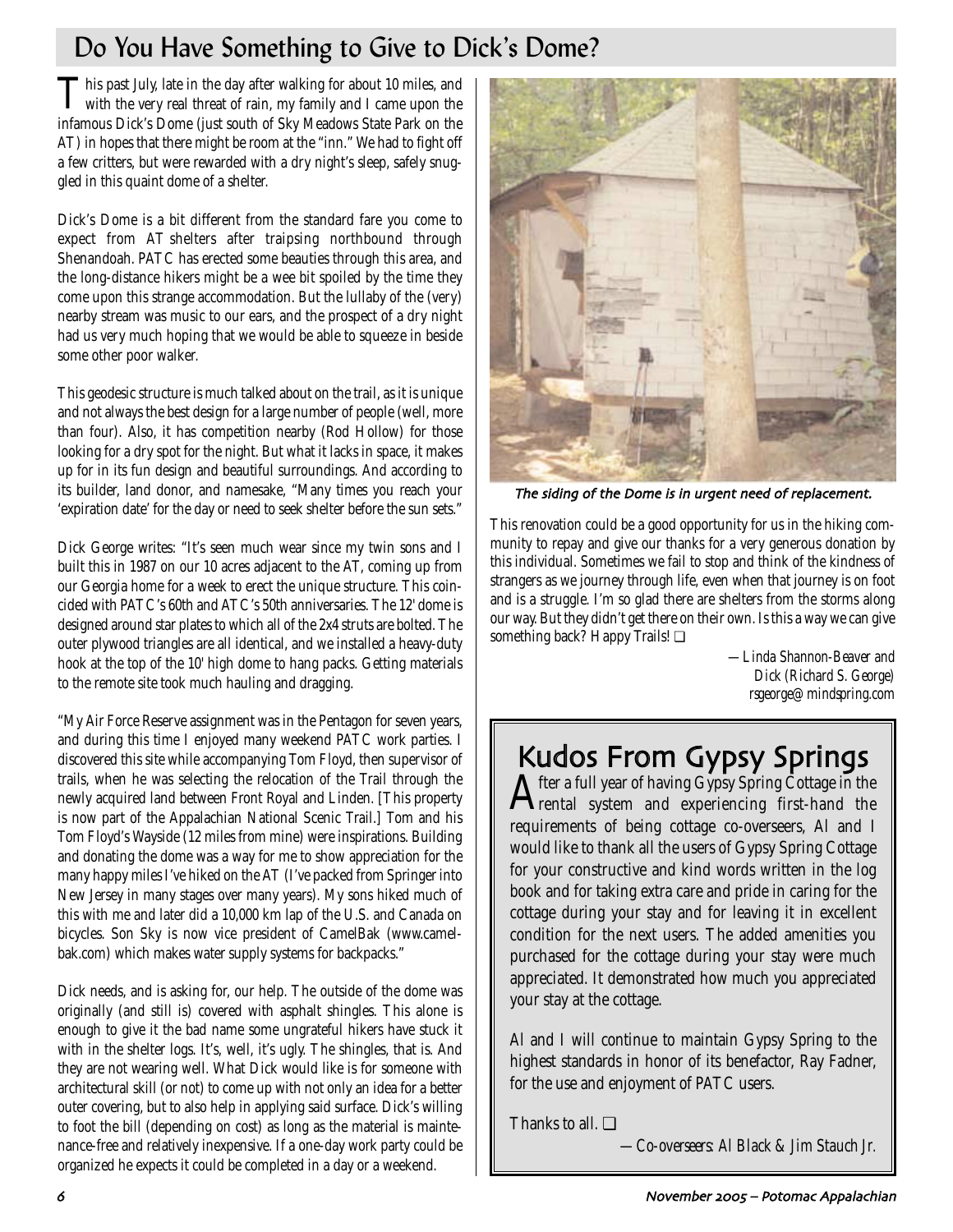# New SNP Superintendent Notes PATC's Contributions and Support

PATC was fortunate to welcome SNP's new superintendent at the September council meeting. Mr. Chas Cartwright was gracious in his praise of our club's many contributions to that National Park, saying, "I'm used to a trails maintenance program in the west – which means that, hopefully, every 10 to 20 years, you get the chance to get into looking at the trail and see if it's still there or not. We have very few significant trails programs in the National Park Service in the west, with few exceptions. At Dinosaur National Monument we had no trails program – all of it was performed by volunteers but that wasn't a lot. We hadn't done the homework to cultivate that interest so that our trails were well maintained at Dinosaur. And then I come to Shenandoah, and I see within the park a fairly well-developed program, and yet I look in terms of hundreds of miles of trails, which I'm not used to, I'm used to maybe several dozen, and it doesn't take long to reach the conclusion that there's no way that we can maintain this trails system without your help.

"There's no doubt that the folks performing the bulk of that work for us – and I think work that's equal to or beyond the work that we perform in-house – are you guys, and I want to be real clear in saying to all of you that we really appreciate it; we couldn't get the job done without it. I have been out on the trails and benefitted from that high-quality maintenance. I've never seen anything quite like it."

With the budget cuts to many national parks, Shenandoah has lost many employees in the past four years. This has affected the park operations, primarily in the area of maintenance, which has been noticed by visitors. But because of PATC's trail maintenance contributions, the hiking experience has not deteriorated. "I like cruising along on these beautiful trails. Thank you very much for all the work you do. I know you take a lot of pride in your work, and it really shows," acknowledged Chas.

Chas noted that on a recent hike to the Old Rag area with Steve Baird he saw first-hand that the parking situation needed attention. He noted that without our involvement in the parking area, the quality of the hiking experience in that area would be much diminished. In the beginning the complexities of the whole issue were not apparent, but he found that "this project seems to have lots of little



Superintendent of SNP Chas Cartwright, fourth from left and facing the camera, met with Council to thank members of PATC for our help and support.

things that come up, the hurdles that we've got to figure out how to overcome. And we're still working on it, and I would like to tell you that sometime in the very near future we'll be able to move forward – but it's only because of your foresight in acquiring that property that we have an opportunity to improve the quality of the experience."

Finally, he noted that in a recent *PA* he was portrayed (incorrectly) as someone who was opposed to dogs in the wilderness. He explained that out west, where he has had most of his national park experience, rules about dogs are much more restrictive, and generally followed by the visiting public. However, this has been the exception in Shenandoah. He said, "I am very disappointed in the level of compliance of our visiting public. I'll be very honest with you. I would say that reading a quote about my position, that I don't think dogs belong in the wilderness, probably doesn't reflect my position. My position is I'm pro-wildlife.

"When it comes to dogs, and you know, here you are volunteering thousands of hours of work, but let's go beyond that, when it comes to obeying the rules, it's no different for you than it is for me. People see you out there on the trails and they have an expectation that you're either working for the park or that you're helping the park out. And I am just asking for your help in trying to educate the public. My desire is to get people to be compliant with the rules because they understand them and they understand that that helps provide a better experience. You spend a lot of time in Shenandoah and we appreciate it, and we also appreciate the fact that you are knowledgeable about what our rules are and that you help us enforce those rules. I like dogs. I grew up with a dog. Dogs are best experienced in parks on a leash, and I ask that all of you help us educate the public. It would never work if we use citations as a way of enforcing compliance. All of you know that our presence in the backcountry is less and less from year to year. It's almost nonexistent In fact you are our presence in the backwoods as much as anybody is and so I'm just asking, soliciting your help in helping us provide a better quality experience in Shenandoah." Our trail stewardship must include supporting our National Park partners in their efforts at protecting wildlife, and providing all visitors with a safe, joyous experience.

Chas emphasized his desire to come to this park and this part of the country. He said, "My wife and I have gotten out at least once if not twice every weekend, and Shenandoah is a great place to be. I've wanted to come to this place. I've found Virginians to be incredibly gracious people, and the landscape of Shenandoah is something that becomes very endearing very quickly." ❏

*—Linda Shannon-Beaver*

*Want to read the full text of Chas' comments to council? Go to www.patc.net/resources/pa/chas*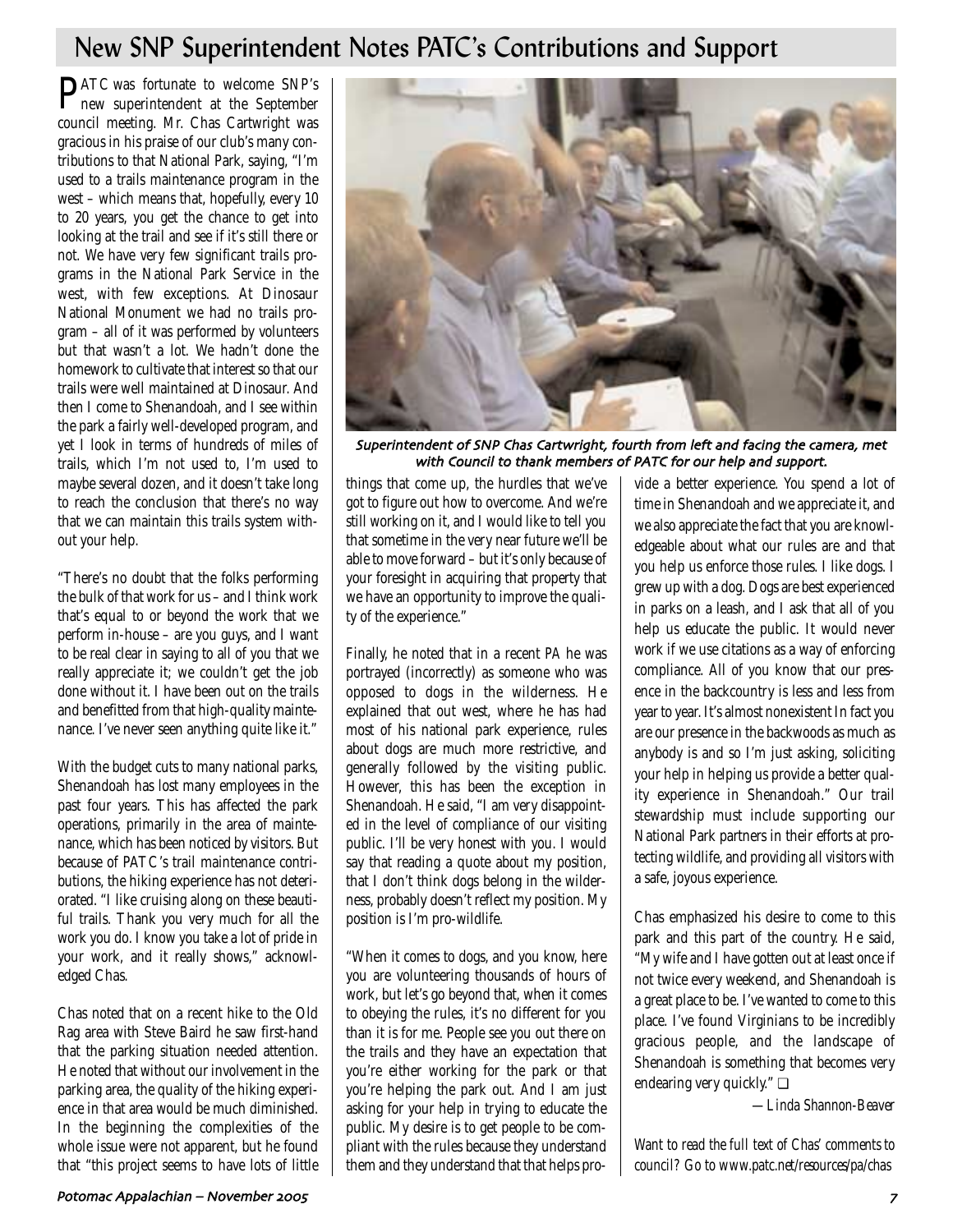# Work Hard. Play Hard. Volunteer in the Great Outdoors

I achieving nonprofessional, headstrong 've been heading up a band of underhard-working volunteers for a couple of years. Sitting around the campfire at Meadows, after the day was done, I realized that nearly every one of these had "drug their feet" in the beginning.

I ask for people to "bring a hammer." Two people waited to join in a work trip because they did not own a hammer and thought it was a requirement (I always carry five on a work trip).

One guy had worked on his own house for 15 years, but didn't think he would be helpful because he was not a professional carpenter or builder. We have a professional who comes out once in awhile, and he's not really all that much better than we are. I talk on the phone all day so I claim my eye-hand coordination is good – at least I don't hit myself in the head with the receiver, so that makes me an expert at hammering.

The reasons go on and on. I smoke. My husband says I'm not enough of a dedicated tree hugger to get in with that group. I like to have a beer in the evening, and I was sure that would be taboo. I might screw something up, and I didn't want to get kicked out. Blah, Blah, Blah.

HELLO. We have 7,000 or so members, and what, you think all these trails, shelters, huts, outbuildings, park cabins, and PATC rental cabins, including the five that are under con-

struction and not even rentable, are all kept up, maintained, and worked on by the five to six people this club pays a salary to?

Get real. PATC is about helping, enjoying, getting out there, and doing what you like. I have a couple that comes to five to six work trips of mine a year. They are not members. He claims if he became one, I would not let him take his two-hour Saturday afternoon stroll. I have people buying tools that they will never use if they aren't working on a cabin. The votes say that the best weekend cook of last year was a male.

If you have ANY thought of helping, just go for it. It doesn't matter what division you pick up, and it really doesn't matter how much work you do, or how good you are at it.

If you are nervous about helping out or having some fun, give me a call or e-mail. I will have about 15 work trips this year. Come for a few hours, a day, a night, or a weekend. You will not be the only girl, the only one with kids, the only one with a dog or cat, or the only one who couldn't build a house singlehanded. I have used six-year-olds to deliver Kool-Aid, and I've had an 87-year-old do the cooking. Can't you fit in somewhere? ❏

*—Thomas C. Jorgensen Southern Regional Cabins Supervisor Hairatheart@aol.com Article reprinted from Dec. 2002 Potomac Appalachian*

BEYOND THE CALL<br>
Caturday, April 2, was the day for the Saturday, April 2, was the day for the<br>Scheduled work trip of the North Chapter on the AT. Pete Brown had scheduled turnpike work on the trail, as well as a little sherpa work for those who would attend.

Due to the continuing rain, which had started Friday night, accumulating about an inch by Saturday morning and with the prediction of more on the way, Pete abandoned the turnpiking project and went to plan "B" which was to carry about a ton of metal roofing a half a mile uphill to the Quarry Gap shelter site where it would be used to replace the existing roof. The rain continued throughout the day. The access trail to the AT was flooded with six inches of water in some places, but the crew continued on the mission making many, many trips to carry the roofing materials up the hill. By late afternoon the task was completed and all retreated to the Gypsy Spring Cottage to a warm fire and a hearty meal.

My sincere thanks to those who answered this challenge: Al Black, who had the metal bent and transported to the drop-off point; Pete Brown, for the use of his crew; Al Manus and newcomers Ed Sabin, Shirl Smith, Tracy and Dylan Marlow, and, of course, Ester Althouse, for keeping the cottage warm and serving us a wonderful feast.

Of course the rain stopped after we finished, with accumulation in excess of two inches!

Again, thank you all for going above and beyond the call of duty. ❏

*—Jim Stauch, Quarry Gap Overseer* 

# Thanksgiving, from page 4

We take some time to appreciate what we have done, the beautiful day that we've had and all of the natural wonder around us. Both of us are truly thankful to have been able to make this trip together and to enjoy this special meal in such a special place. We are both beaming with happy feelings and all that we can tell each other is how wonderful things are and how fortunate we are to be able to experience this.

The climb down is slow and long, but we are both still in that state of euphoria where it goes by quickly. Along the way there are a few sprinkles of snow flurries, and the temperature continues to drop.



Food preparation is a breeze at Byrds Nest shelter

By the time we make it down to the fire road, we know we are almost to our camp. The fire road is flat and makes the walk appear longer and seems to tire you out more. When we finally get to our campsite, it is a quick dinner, some hot chocolate, and in the tent we go. The temperature has dropped about 20 degrees, and now it is quite cold. It is early and we are beat and we attempt to get comfortable and make it through the night. I know we will be cold but never as cold as our Harpers Ferry trip where the temps got so low that our water froze solid! We manage to keep warm wearing our hats and snooze off and on until the next morning. Once again the morning is a cold one, but the sun is out, and for that we are grateful. As we pack our things we both reflect on yesterday's hike and ponder what and when our next trip will be.

I'm really glad that we were able to make this trip, and it will stay etched in my mind and in my heart for many years. A special Thanksgiving? You bet! □

*—Fabie Mariscal and Alan Dudley*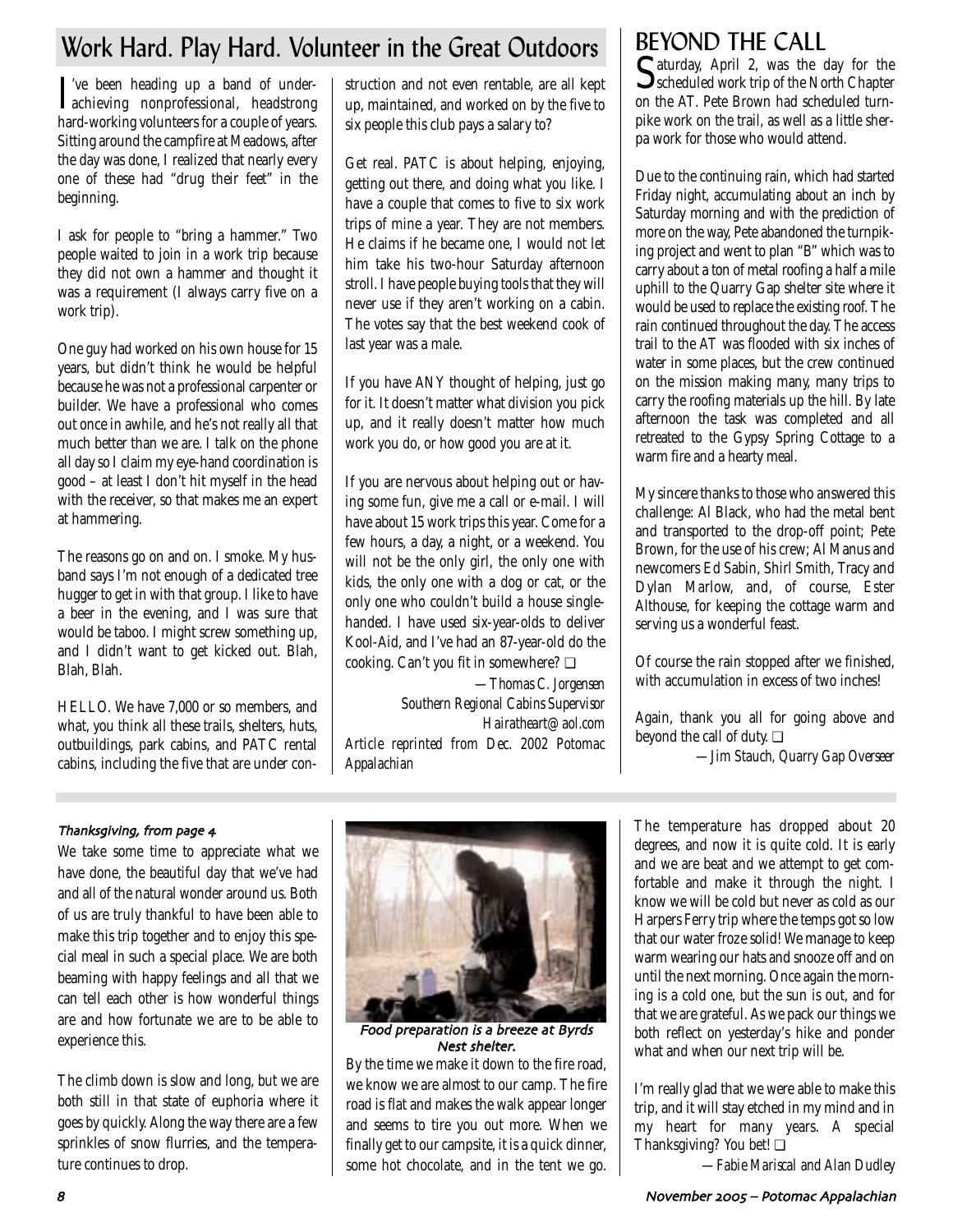# Profile of the Ski Touring Section (Part One of Two)

One of the most vibrant organizations within the PATC constellation is the club's cross-country ski section. For over 30 years, when warm-weather hikers begin holing up for the winter, the trail skiers dust off their equipment and wait for the world to turn white. And when it does, they rule.

This article focuses on cross-country (Nordic) ski locations available within a few hours' ride of Washington, D.C. A follow-on article will highlight more distant locations the Ski Touring Section (STS) has gravitated to for excellent wintertime skiing. People interested in cross-country skiing should check out the section's Web site (www.patc.net/chapters/ski/). It contains a wealth of information on the seasonal outings of the section. Back issues of the STS newsletter, *Upslope*, bubble with the excitement of skiers reporting on wonderful snow treks they have recently experienced or are planning for the next season.

When it snows in the city and suburbs, people who own cross-country ski equipment can quickly enjoy a transformed world. There is something fine and surreal in skiing from home a mile or more to a local restaurant or pub that is still open and not having to worry about traffic jams and crowds. The world is transformed into something simpler and purer. Local bike trails (including the C&O Canal Towpath), parks, battlefields, and golf courses are ideal locations in the Washington area for serendipitous skiing.

The main problem in the mid-Atlantic states is the unpredictability of the snow. By organizing trips to outlying locations more favorable to regular snowfalls, the section improves the chances that one can ski on a more scheduled basis.

| Event                   | <b>Ski Location</b>                                                     | <b>State</b> | <b>Start</b> |           | Return Ski Days | <b>Notes</b>           |  |  |  |
|-------------------------|-------------------------------------------------------------------------|--------------|--------------|-----------|-----------------|------------------------|--|--|--|
|                         |                                                                         |              |              |           |                 |                        |  |  |  |
| $\overline{\mathbf{1}}$ | ***Ski Fair***                                                          | PATC-HQ      | 5-Nov        | 5-Nov     | 0               | Ski Fair               |  |  |  |
| $\overline{2}$          | White Grass (Trail Prep)                                                | WV           | 18-Nov       | 20-Nov    | $\Omega$        | <b>Work Crew</b>       |  |  |  |
| 3                       | Laurel Highlands (Trail Prep)                                           | PA           | 2-Dec        | 4-Dec     | 0               | <b>Work Crew</b>       |  |  |  |
| $\overline{4}$          | <b>White Grass</b>                                                      | <b>WV</b>    | 9-Dec        | 11-Dec    | $\overline{2}$  | Season Opener          |  |  |  |
| 5                       | <b>White Grass</b>                                                      | <b>WV</b>    | 16-Dec       | 18-Dec    | $\overline{2}$  | Pre Holiday Escape     |  |  |  |
| 6                       | Tug Hill                                                                | <b>NY</b>    | 29-Dec       | 2-Jan     | $\overline{4}$  | New Year's Trip        |  |  |  |
| 7                       | Local Pick-up trip                                                      | snow         | 2-Jan        | 2-Jan     | 1               |                        |  |  |  |
| 8                       | <b>Blackwater Falls</b>                                                 | WV           | 6-Jan        | 8-Jan     | $\overline{2}$  |                        |  |  |  |
| 9                       | Laurel Highlands                                                        | <b>PA</b>    | 6-Jan        | 8-Jan     | 3               |                        |  |  |  |
| 10                      | Tug Hill                                                                | <b>NY</b>    | 13-Jan       | 16-Jan    | 3               | <b>MLK</b>             |  |  |  |
| 11                      | New Germany                                                             | <b>MD</b>    | 13-Jan       | 16-Jan    | 3               | <b>MLK</b>             |  |  |  |
| 12                      | Laurel Highlands                                                        | PA           | 13-Jan       | 16-Jan    | 3               | <b>MLK</b>             |  |  |  |
| 13                      | Canaan Valley                                                           | <b>WA</b>    | 13-Jan       | 16-Jan    | 3               | <b>MLK</b>             |  |  |  |
| 14                      | Canaan Valley                                                           | WV           | 19-Jan       | 22-Jan    | 3               |                        |  |  |  |
| 15                      | Camp Sequanota                                                          | PA           | 20-Jan       | 22-Jan    | $\overline{2}$  | Learn to Ski           |  |  |  |
| 16                      | Laurel Highlands                                                        | PA           | 20-Jan       | 22-Jan    | $\overline{2}$  |                        |  |  |  |
| 17                      | <b>Blackwater Falls</b>                                                 | WV           | 20-Jan       | $22$ -Jan | $\overline{2}$  |                        |  |  |  |
| 18                      | <b>Blackwater Falls</b>                                                 | WV           | 27-Jan       | 29-Jan    | $\overline{2}$  |                        |  |  |  |
| 19                      | Local Pick-up trip                                                      | snow         | 28-Jan       | 28-Jan    | 1               |                        |  |  |  |
| 20                      | <b>Blackwater Falls</b>                                                 | <b>WV</b>    | 3-Feb        | 5-Feb     | $\overline{2}$  |                        |  |  |  |
| 21                      | Local Pick-up trip                                                      | snow         | 4-Feb        | 4-Feb     | 1               |                        |  |  |  |
| 22                      | Whitegrass                                                              | WV           | 10-Feb       | 12-Feb    | $\overline{2}$  |                        |  |  |  |
| 23                      | France                                                                  |              | 10-Feb       | 19-Feb    | $\overline{7}$  | President's Day        |  |  |  |
| 24                      | Garmisch, Germany                                                       |              | 11-Feb       | 20-Feb    | 7               | President's Day        |  |  |  |
| 25                      | Ski Dance                                                               | PA           | 17-Feb       | 20-Feb    | 3               | President's Day        |  |  |  |
| 26                      | Canaan Valley                                                           | WV           | 17-Feb       | 20-Feb    | 3               | President's Day        |  |  |  |
| 27                      | <b>Elk River Touring</b>                                                | WV           | 24-Feb       | 27-Feb    | 3               |                        |  |  |  |
| 28                      | Local Pick-up trip                                                      | snow         | 25-Feb       | 25-Feb    | 1               |                        |  |  |  |
| 29                      | Bryce Canyon National Park                                              | UT           | 1-Mar        | 5-Mar     | 3               |                        |  |  |  |
| 30                      | Rangeley Lakes Loppet                                                   | ME           | 1-Mar        | 5-Mar     | 3               | <b>Gliding Gourmet</b> |  |  |  |
|                         | Please note that this trip schedule is tentative and subject to change. |              |              |           |                 |                        |  |  |  |

Cancellation policies may result in trips being closed out earlier than expected; please reserve space early.

Probably the premier location within several hours' drive of Washington for Nordic skiing is Canaan Valley in West Virginia. At least three venues in the valley cater to cross-country skiing, and there is always the option of back-country trekking on rural roads and logging trails. Most cross-country skiers visit White Grass, a ski complex exclusively devoted to the Nordic form of skiing. Check out the Latest Report link on the center's Web page (www.whitegrass.com/) and you'll get a sense of the lyrical heights that this kind of skiing can drive people to. Yes, colored leaves in the fall are nice, but what they really mean to a skier is that winter (and snow!) are coming. The STS also runs weekend trips each season to Blackwater Falls State Park (www.blackwaterfalls.com/) which has a fine set of trails and a Bavarian-style main lodge high above the Blackwater River. Canaan Valley State Park also offers well-marked ski trails and a very comfortable lodge and outlying cabins. The downhill skiing slopes in Canaan Valley are nearby for people who may want to do downhill (Alpine) skiing on the same trip or work on their Nordic telemark turns.

The STS also offers ski trips each year to the Laurel Highlands area of southwestern Pennsylvania. An annual event cosponsored by the STS in the highlands area is the Ski-Dance Weekend over the Presidents Day holiday in mid February (www.skidance.com/). The weekend combines contra dancing in the evening with Nordic skiing during the day – a combination guaranteed to wear you out with a smile on your face.

In Maryland, the Section for many seasons has hosted cross-country skiing weekends at New Germany State Park which is west of Cumberland. New Germany has a variety of open woodland trails that are suitable for skiing, as well as skiing options along the Savage River and the adjacent state forest. The New Germany area offers some delightful lodging and dining options, including the Mennonite-run Casselman Inn in Grantsville, Md.

This list only scratches the surface regardinggreat places to ski in the mid-Atlantic area. But since snow is, at best, unpredictable, the STS has developed trips to more distant places where snow is the rule during the winter. More on that in next month's article (or check out the STS Web site if you can't wait). ❏

*—Rob Swennes*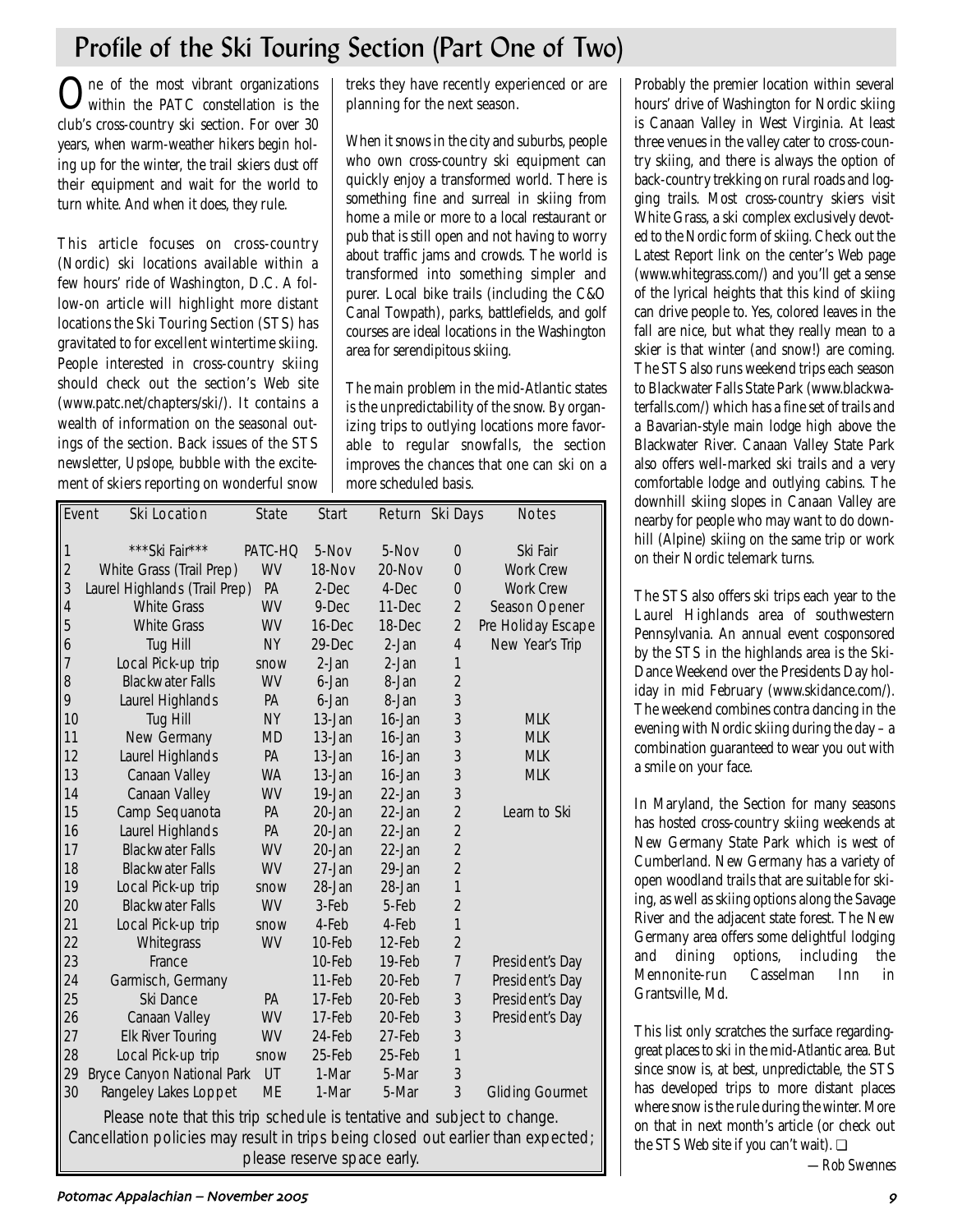# Massive Private Building Threatens Potomac Gorge and C&O Canal Park

The Potomac River Gorge within C&O<br>Canal National Historical Park is threatened with private development. If you use the river or park, we need your help!

The National Park Service plans to transfer wooded, waterfront land upstream of the Key Bridge to Georgetown University for an exclusive, private boathouse.

At nearly 20,000 square feet, the structure would be enormous – seven times the size of the nearby, historic Washington Canoe Club. The new building would destroy trees and habitat; threaten the riverbank, C&O Canal, and historic structures with erosion and flood damage; and potentially harm water quality. The 70-foot docks would alter the river flow, deny access to recreational boaters, and interfere with the Olympic kayak and canoe teams that train in this section of the Potomac.

Yet the National Park Service claims "no significant impact"!

How you can help today: Voice your opposition in e-mails to National Park Service Director Fran Mainella, at fran\_mainella@nps.gov. Demand that the Park Service:

❏ Preserve national parkland for public use, not develop it for private facilities. ❏ Build private boathouses outside of the C&O Canal National Historical Park. ❏ Prepare an Environmental Impact

Statement (EIS) on the boathouse proposal that considers alternative sites outside the national park.

How you can help later: Sign up to be notified when the National Park Service issues its draft Environmental Assessment for public comment, by e-mailing the National Park Service at NCR Georgetownboathouse@nps.gov. Submit comments demanding a full EIS that considers alternatives. The law requires an EIS when the potential impacts are "significant."

How you can get updates: Sign up for periodic updates and independent notification of the EA public comment period from the Defenders of Potomac River Parkland, c/o Sally Strain at seawalk@starpower.net. The Defenders is a coalition of 16 citizen organizations opposed to the Park Service proposal. See their Web site at www.savethecanal.org.

More background: In the 1980s, the National Park Service pledged to develop a plan for boathouses along the Georgetown waterfront that would accommodate both public and private interests. However, the current plan would transfer prime parkland that extends beyond the boathouse zone to one private entity – Georgetown University – for its exclusive use.

This proposal offers no public benefit and would heavily impact recreational kayakers and canoeists, bicycle commuters, recreational bikers and hikers, anglers, and other park users.

The National Park Service has supported the private boathouse plan without considering alternatives and evaluating the impacts on the human and natural environment, as required by the National Environmental Policy Act. Public outcry and a lawsuit prompted the Park Service to prepare an Environmental Assessment (EA), a minimal document. However, the 15 citizen organizations listed below believe the law requires the Park Service to prepare a full Environmental Impact Statement (EIS) that considers alternative sizes and locations, such as locations downstream on previously developed waterfront, or on the Anacostia River. An EIS is required whenever the potential impacts are "significant."

Many letters and comments will be needed to defeat the current plan and force the Park Service to consider alternatives. Please voice your opinions and help save the Potomac Gorge and C&O Canal Nationak Park!

The Defenders of Potomac River Parkland support preparation of an Environmental Impact Statement and building public and private boathouses on already developed riverbank outside of the C&O Canal National Park.

**The Defenders are:** American Canoe Association American Hiking Society American Whitewater Association Audubon Naturalist Society Canoe Cruisers Association Citizens Committee to Save Laurel Lakes C&O Canal Association Coalition for the Capital Crescent Trail Friends of the Earth League of Women Voters of DC National Parks Conservation Association Potomac Appalachian Trail Club Potomac Conservancy Potomac Pedalers Touring Club Sierra Club, DC Chapter Washington Canoe Club ❏ *—Sally C. Strain, DC Coordinator Defenders of Potomac River Parkland*

# Trail Overseers - Appointed in September

| <b>Trail District Managers</b>       |                                                             |
|--------------------------------------|-------------------------------------------------------------|
| <b>Don White</b>                     | SNP South Applachian Trail                                  |
| Tate Heuer                           | <b>Massanutten South</b>                                    |
| <b>Shelter Overseers</b>             |                                                             |
| <b>Clay Birkett</b>                  | Rod Hollow Shelter                                          |
| <b>Chris &amp; Becky Miller</b>      | Big Mountain Shelter - PA Tuscarora                         |
| <b>Trail Overseers</b>               |                                                             |
| William Blonkowski                   | Tuscarora Trail - PA 233 to Bill Miller Trail               |
| <b>James Martin</b><br>(Co-overseer) | AT - South End of Waterline to Bear Hollow Creek            |
| Laura Armstrong<br>& Fred Stober     | Lower Hawksbill Trail & Salamander Trail                    |
| <b>Carol &amp; Joseph Stielper</b>   | Massanutten Mt.Trail - Kennedy Peak Trail to Camp Roosevelt |
| <b>Tate Heuer</b>                    | Massanutten South Trail - FR 375 to Pitt Spring             |
| <b>Catherine Kelleher</b>            | <b>Big Schloss Cutoff Trail</b>                             |
| Larry Knutson                        | AT - Buena Vista Road to Pen Mar                            |
|                                      |                                                             |
|                                      |                                                             |
|                                      |                                                             |
|                                      |                                                             |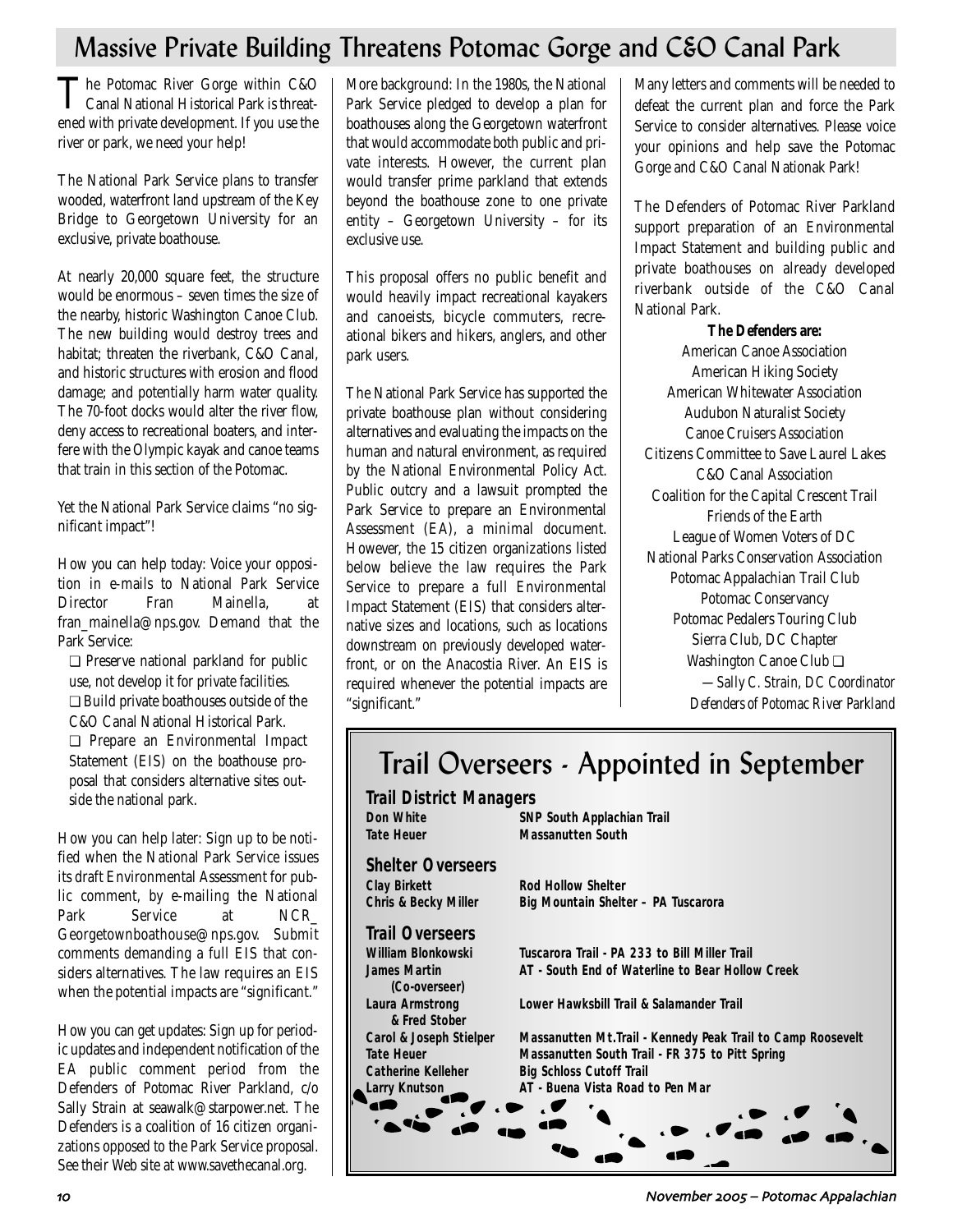# From the PATC Store

# **PATC Publications**

| ITEM #         | <b>DESCRIPTION</b>                                                                                               |                                                                                                            | <b>RETAIL</b> | <b>MEMBER</b> |
|----------------|------------------------------------------------------------------------------------------------------------------|------------------------------------------------------------------------------------------------------------|---------------|---------------|
| PA100          | (ed. 9, 1998)<br>Map 1                                                                                           | AT Cumberland Valley, PA (Susquehanna River to Route 94)                                                   | 6.00          | 4.80          |
| PA110          | Map 2-3<br>(ed. 10, 2004)                                                                                        | AT Michaux State Forest, PA (Route 94 to Route 30)                                                         | 6.00          | 4.80          |
| PA120          | Map 4<br>(ed. 8, 2000)                                                                                           | AT Michaux State Forest, PA (Route 30 to PA-MD State Line)                                                 | 6.00          | 4.80          |
| PA130          | Map 5-6<br>(ed. 16, 2002)<br>AT Maryland                                                                         |                                                                                                            | 6.00          | 4.80          |
| PA140<br>PA150 | Map 7<br>(ed. 14, 2004)<br>Map 8<br>(ed. 12, 2001)                                                               | AT Northern Virginia (Potomac River to Snickers Gap)<br>AT Northern Virginia (Snickers Gap to Chester Gap) | 6.00<br>6.00  | 4.80<br>4.80  |
| PA160          | Map 9<br>(ed. 17, 2005)                                                                                          | AT Shenandoah National Park (North District)                                                               | 6.00          | 4.80          |
| PA170          | Map 10<br>(ed. 20, 2003)                                                                                         | AT Shenandoah National Park (Central District)                                                             | 6.00          | 4.80          |
| PA180          | Map 11<br>(ed. 14, 2001)                                                                                         | AT Shenandoah National Park (South District)                                                               | 6.00          | 4.80          |
| PA190          | Map 12<br>(ed. 9, 2002)                                                                                          | AT GWNF Pedlar District (Rockfish Gap to Tye River)                                                        | 6.00          | 4.80          |
| PA200          | Map 13<br>(ed. 5, 2004)                                                                                          | AT GWNF Pedlar District (Tye River to James River)                                                         | 6.00          | 4.80          |
| PA210          | Map D<br>(ed. 4, 2004)                                                                                           | Potomac River Gorge Area and Cabin John Trail                                                              | 6.00          | 4.80          |
| PA220          | Map F<br>(ed. 6, 2004)                                                                                           | Great North Mountain-North Half (Virginia/West Virginia)                                                   | 6.00          | 4.80          |
| PA230          | Map G<br>(ed. 7, 2002)                                                                                           | Massanutten Mountain-North Half (Signal Knob to New Market Gap)                                            | 6.00          | 4.80          |
| PA240<br>PA250 | Map H<br>(ed. 4, 2004)<br>Map J<br>(ed. 3, 2004)                                                                 | Massanutten Mountain-South Half (New Market Gap to Mass. Peak)<br>Tuscarora Trail AT, PA to PA Route 641   | 6.00<br>6.00  | 4.80<br>4.80  |
| PA260          | Map K<br>(ed. 2, 1997)                                                                                           | Tuscarora Trail PA route 641 to Hancock, MD                                                                | 6.00          | 4.80          |
| PA270          | Map L<br>(ed. 3, 2004)                                                                                           | Tuscarora Trail (Hancock, MD, to Capon Springs, WV, and Cacapon St. Pk.)                                   | 6.00          | 4.80          |
| PA290          | Map N<br>(ed. 4, 2000)                                                                                           | Rock Creek Park Area, DC                                                                                   | 6.00          | 4.80          |
| PA300          | PATC Elevation Profile of Appalachian Trail (Pine Grove Furnace to Rockfish Gap)                                 |                                                                                                            | 2.75          | 2.20          |
| PB100          | AT Guide Book #6 (ed. 16, 2000) Maryland and Northern Virginia                                                   |                                                                                                            | 8.00          | 6.40          |
| PB110          | AT Guide Set #6 (AT Guide Book to MD and Northern VA with Maps 5-6, 7 & 8)                                       |                                                                                                            | 22.00         | 17.60         |
| PB120          | AT Guide Book #7 (ed. 12, 1999) Shenandoah National Park                                                         |                                                                                                            | 10.00         | 8.00          |
| PB130          | AT Guide Set #7 (AT Guide Book to Shenandoah National Park with Maps 9, 10 & 11)                                 |                                                                                                            | 24.00         | 19.20         |
| PB135          | Guide to Great North Mountain Trails (ed. 1, 2001)                                                               |                                                                                                            | 7.00          | 5.60          |
| PB140          | Massanutten Guide Set (Guide to Massanutten Mountain with Maps G & H)                                            |                                                                                                            | 16.00         | 12.80         |
| PB150<br>PC100 | The Guide to Pedlar District set with maps 12 and 13<br>Circuit Hikes in Shenandoah National Park (ed. 14, 1996) |                                                                                                            | 18.00<br>7.00 | 14.40<br>5.60 |
| PC110          | Circuit Hikes in Virginia, West Virginia, Maryland, and Pennsylvania (ed. 7, 2004)                               |                                                                                                            | 7.00          | 5.60          |
| PC115          | Hikes in Western Maryland (ed. 2, 2004)                                                                          |                                                                                                            | 7.00          | 5.60          |
| PC116          | The Tuscarora Trail North (Guide to Maryland and Pennsylvania) (ed. 3, 1997)                                     |                                                                                                            | 7.00          | 5.60          |
| PC117          | The Tuscarora Trail South (Guide to West Virginia and Virginia) (ed. 3, 1997)                                    |                                                                                                            | 7.00          | 5.60          |
| PC120          | Hikes in the Washington Region: Part A Northern Maryland Counties (ed. 4, 2001)                                  |                                                                                                            | 7.00          | 5.60          |
| PC130          | Hikes in the Washington Region: Part B Northern Virginia Counties (ed. 3, 1993)                                  |                                                                                                            | 7.00          | 5.60          |
| PC140          | Hikes in the Washington Region: Part C DC/Southern Maryland Counties (ed. 2, 1999)                               |                                                                                                            | 7.00          | 5.60          |
| PC160          | Guide to Massanutten Mountain (ed. 3, 2004)                                                                      |                                                                                                            | 7.00          | 5.60          |
| PC180          | Hiking Guide to the Pedlar District, George Washington National Forest (ed. 3, 2002)                             |                                                                                                            | 7.00          | 5.60          |
| PC190<br>PC200 | Climbers' Guide to the Great Falls of the Potomac (2001)<br>Carderock Past & Present: A Climbers Guide (1990)    |                                                                                                            | 12.95<br>7.00 | 10.36<br>5.60 |
| PC205          | Pioneering Ascents (the origins of climbing in America)                                                          |                                                                                                            | 14.00         | 11.20         |
| PC210          | Clearing Trails in War Time                                                                                      |                                                                                                            | 5.95          | 4.76          |
| PC215          | Time For Everything                                                                                              |                                                                                                            | 9.00          | 7.20          |
| <b>PC220</b>   | Breaking Trail in the Central Appalachians - a narrative                                                         |                                                                                                            | 12.50         | 10.00         |
| PC225          | A Footpath in the Wilderness                                                                                     |                                                                                                            | 9.00          | 7.20          |
| PC230          | Lost Trails and Forgotten People: The Story of Jones Mountain (ed. 2, 1985)                                      |                                                                                                            | 7.50          | 6.00          |
| PC240          | The Dean Mountain Story (1982)                                                                                   |                                                                                                            | 5.50          | 4.40          |
| PC250          | Shenandoah Heritage: The Story of the People Before the Park (6th printing, 2000)                                |                                                                                                            | 10.00         | 8.00          |
| PC260          | Shenandoah Vestiges: What the Mountain People Left Behind (4th printing, 2001)                                   |                                                                                                            | 6.00          | 5.00          |
| PC270<br>PC280 | Shenandoah Secrets: The Story of the Park's Hidden Past (Revised 1998)<br>PATC Cabins Booklet (2004)             |                                                                                                            | 12.95<br>6.50 | 10.36<br>5.20 |
| PC300          | Wildflowers of the Potomac Appalachians: A Hikers Guide (1979)                                                   |                                                                                                            | 2.50          | 2.00          |
| PC310          | The Blue Hills of Maryland (ed. 1, 1993)                                                                         |                                                                                                            | 14.00         | 11.20         |
| PC320          | Memories of a Lewis Mountain Man (1993)                                                                          |                                                                                                            | 8.00          | 6.40          |
| PD100          | Map of the Stony Man Region of the Shenandoah National Park (Illustrated) (1964)                                 |                                                                                                            | 2.00          | 1.60          |
| PE120          | PATC Member Decal                                                                                                |                                                                                                            | N/A           | 1.00          |
| PE130          | PATC Member Patch                                                                                                |                                                                                                            | N/A           | 2.00          |
| PE140          | PATC Member Pin                                                                                                  |                                                                                                            | N/A           | 2.95          |
| PE150          | PATC Ballpoint Pen with gift box                                                                                 |                                                                                                            | 3.00          | 3.00          |
| PE250          | Long Sleeve T-Shirts                                                                                             |                                                                                                            | 20.00         | 20.00         |
| PE260          | Short Sleeve T-Shirts                                                                                            |                                                                                                            | 15.00         | 15.00         |
| PE265<br>PE280 | Notecards with Drawings of 3 PATC Cabins (box of 10 with envelopes)<br>PATC Coffee Mugs                          |                                                                                                            | 4.00<br>7.50  | 4.00<br>6.00  |
| PE320          | PATC Hat                                                                                                         |                                                                                                            | 12.00         | 12.00         |
| XX420          | The Appalachian Trail Fieldbook, 2nd Edition                                                                     |                                                                                                            | 4.95          | 3.95          |
| XX700          | Natural History Guide to Common Woody Plants of the GWNF and SNP (2004)                                          |                                                                                                            | 4.00          | 3.20          |
| XX860          | Rock Climbing                                                                                                    |                                                                                                            | 17.95         | 14.50         |
| XX870          | Grandpa's Mountain                                                                                               |                                                                                                            | 4.99          | 3.99          |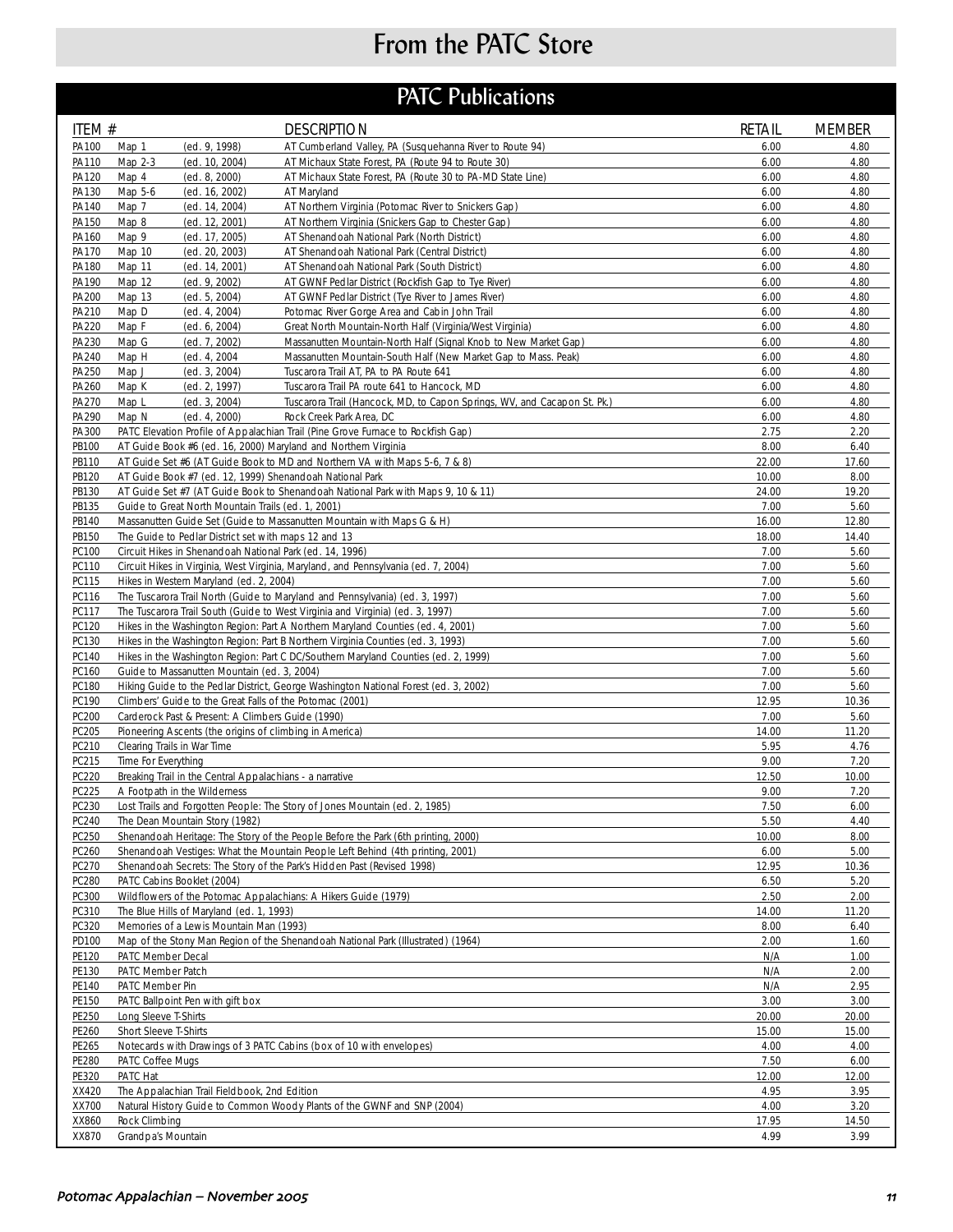# From the PATC Store

# Publications from Other Publishers

| <b>DESCRIPTION</b>                                      | RETAIL | <b>MEMBER</b> |
|---------------------------------------------------------|--------|---------------|
| 50 hikes in Northern Virginia (1998)                    | 13.00  | 10.40         |
| Appalachian Trail Names (David Edwin Lillard)           | 16.95  | 13.50         |
| Appalachian Trail Thru-Hikers' Companion (1998)         | 10.00  | 8.00          |
| Backpacker Magazine Guide to the AT (1989)              | 16.95  | 13.56         |
| Camping and Backpacking with Children (1995)            | 16.95  | 13.56         |
| Cross-Country Skiing                                    | 9.00   | 7.20          |
| Finding Wildflowers in Washington/Baltimore Area (1995) | 15.95  | 12.76         |
| Food & Lodging Along the C&O Canal (1994)               | 3.00   | 2.40          |
| Guide to the Mason-Dixon Trail System (1992) Map Series | 15.12  | 12.60         |
| Grandpa's Mountain (Carolyn Reeder)                     | 4.99   | 3.99          |
| Hikes to Waterfalls (1997)                              | 3.00   | 2.40          |
| Hiking Guide to the Monongahela National Forest (2001)  | 12.00  | 10.00         |
| Hiking Virginia's National Forests (1998)               | 10.00  | 8.00          |
| Hollow Boy By Rayner V. Snead (1995)                    | 13.95  | 11.16         |
| Insiders Guide to Virginia's Blue Ridge (1998)          | 15.00  | 12.00         |
| Lightly on the Land                                     | 19.95  | 15.95         |
| Moonshiner's Son by Carolyn Reeder                      | 4.79   | 3.99          |
| Mountaineering First Aid (1996)                         | 7.00   | 5.60          |
| Pennsylvania Hiking Trails                              | 10.00  | 8.00          |
| Rock Climbing (A Trailside How-to Guide) (Don Mellor)   | 17.95  | 14.50         |
| The 18 Cabins of Old Rag                                | 6.00   | 6.00          |
| The Appalachian Trail Backpacker (1994)                 | 11.00  | 8.80          |
| The C&O Canal Companion (1997)                          | 23.50  | 19.60         |
| The New Appalachian Trail (Ed Garvey) (1997)            | 14.95  | 11.95         |
| The Potomac River and the C&O Canal (1992)              | 8.50   | 6.80          |
| There are Mountains to Climb (1996)                     | 12.95  | 10.36         |
| Thru-hikers Handbook (Dan "Wingfoot" Bruce)             | 15.95  | 12.80         |
| Towns along the Towpath                                 | 14.00  | 11.20         |
| Towpath Guide to the C&O Canal (1999)                   | 14.00  | 11.20         |
| Trail Design, Construction and Maintenance 2000         | 14.95  | 11.96         |
| Trails in Southwest Virginia (1997)                     | 6.95   | 5.50          |
| Undying Past of the Shenandoah National Park            | 18.95  | 15.16         |
| W & OD Railroad Trail Guide (1996)                      | 8.00   | 6.40          |

| Walker's Guide to Harpers Ferry (1994)         | 8.00  | 6.40  |
|------------------------------------------------|-------|-------|
| Walking The Appalachian Trail                  | 16.95 | 13.56 |
| Wilderness Navigation (1999)                   | 9.95  | 8.00  |
| Workbook for Planning Thru-Hikes               | 6.00  | 4.80  |
| 184 Miles of Adventure (C&O Towpath)           | 4.75  | 3.80  |
|                                                |       |       |
| Appalachian Trail Poster Maps                  |       |       |
| AT strip map with forest green border 9" x 48" | 3.50  | 2.80  |
| AT Poster Map, Eastern Coastline               | 6.95  | 5.56  |
|                                                |       |       |
| Other AT Guide Books with Trail Maps           |       |       |
| AT Data Book (supplement to quide sets) (2003) | 4.95  | 3.95  |
| Central Virginia (1994)                        | 18.00 | 14.40 |
| Maine (1993)                                   | 25.00 | 20.00 |
| Massachusetts-Connecticut (1994)               | 20.00 | 16.00 |
| New Hampshire-Vermont (1995)                   | 17.00 | 13.60 |
| New York-New Jersey (1994)                     | 16.00 | 12.80 |
| North Carolina-Georgia (1998)                  | 25.00 | 20.00 |
| Pennsylvania                                   | 40.00 | 32.00 |
| Southwest Virginia (1994)                      | 17.00 | 13.60 |
| Tennessee-North Carolina (1995)                | 25.00 | 20.00 |
| <b>Trails Illustrated Topo Maps</b>            |       |       |
| Shenandoah National Park (1994)                | 9.00  | 7.20  |
| <b>Trinkets</b>                                |       |       |
| Appalachian Trail South Bandana                | 5.00  | 5.00  |
| Appalachian Trail Patch                        | 3.00  | 3.00  |
| <b>PATC Water Bottles</b>                      | 5.00  | 5.00  |
| Smokey the Bear Pins                           | 4.00  | 3.20  |
| Tuscarora Trail Patch                          | 2.00  | 2.00  |
| PATC Detachable Neck Lanyards                  | 5.00  | 5.00  |

# ORDER FORM

| NEW: Order online from our Web site! www.patc.net                                                                                                                                                                                                                                                                                                                                       |                 |                                                                                                                             |  |                                           |                                                                                                                                                                                     |                                                                                              |                       |                                                              |                   |
|-----------------------------------------------------------------------------------------------------------------------------------------------------------------------------------------------------------------------------------------------------------------------------------------------------------------------------------------------------------------------------------------|-----------------|-----------------------------------------------------------------------------------------------------------------------------|--|-------------------------------------------|-------------------------------------------------------------------------------------------------------------------------------------------------------------------------------------|----------------------------------------------------------------------------------------------|-----------------------|--------------------------------------------------------------|-------------------|
|                                                                                                                                                                                                                                                                                                                                                                                         |                 | TELEPHONE Monday - Thursday, 7 p.m. - 9 p.m.<br>HOURS: Thursday - Friday, 12 noon - 2 p.m.<br>703/242-0693 FAX 703/242-0968 |  | <b>SEND ALL PATC</b><br><b>ORDERS TO:</b> |                                                                                                                                                                                     | 118 Park Street, SE<br>Vienna, VA 22180-4609                                                 | $\Box$ member         | $\Box$ please send membership<br>information and application | $\Box$ non-member |
| For credit card orders (Visa or Mastercard only), please have all<br>information ready when you call.<br>Make checks payable to the Potomac Appalachian Trail Club (PATC).<br>Do not send cash, stamps, or C.O.D. orders. Please allow 3 weeks for delivery.<br>Orders may be shipped by UPS or First Class Mail.<br>Please include Shipping and Handling costs to expedite your order. |                 |                                                                                                                             |  |                                           |                                                                                                                                                                                     | Order Subtotal<br>Up to \$10.00<br>\$10.01 to \$25.00<br>\$25.01 to \$50.00<br>Above \$50.00 | SHIPPING AND HANDLING | S & H Cost<br>\$2.00<br>\$4.00<br>\$6.00<br>\$8.00           |                   |
| ITEM #                                                                                                                                                                                                                                                                                                                                                                                  | <b>QUANTITY</b> | <b>DESCRIPTION</b>                                                                                                          |  |                                           |                                                                                                                                                                                     |                                                                                              |                       | <b>UNIT PRICE</b>                                            | <b>TOTAI</b>      |
| Name:<br><u> 1980 - Johann John Stein, mars an deutscher Stein († 1908)</u>                                                                                                                                                                                                                                                                                                             |                 |                                                                                                                             |  |                                           | Shipping and Handling (see above) ____________________<br>Grand Total for Order <b>contains the Contact Contains and School</b><br>METHOD OF PAYMENT: D Visa<br><b>T</b> MasterCard |                                                                                              |                       |                                                              |                   |
| City:                                                                                                                                                                                                                                                                                                                                                                                   |                 |                                                                                                                             |  |                                           |                                                                                                                                                                                     | credit card number                                                                           |                       | expiration date (mth/yr.)                                    |                   |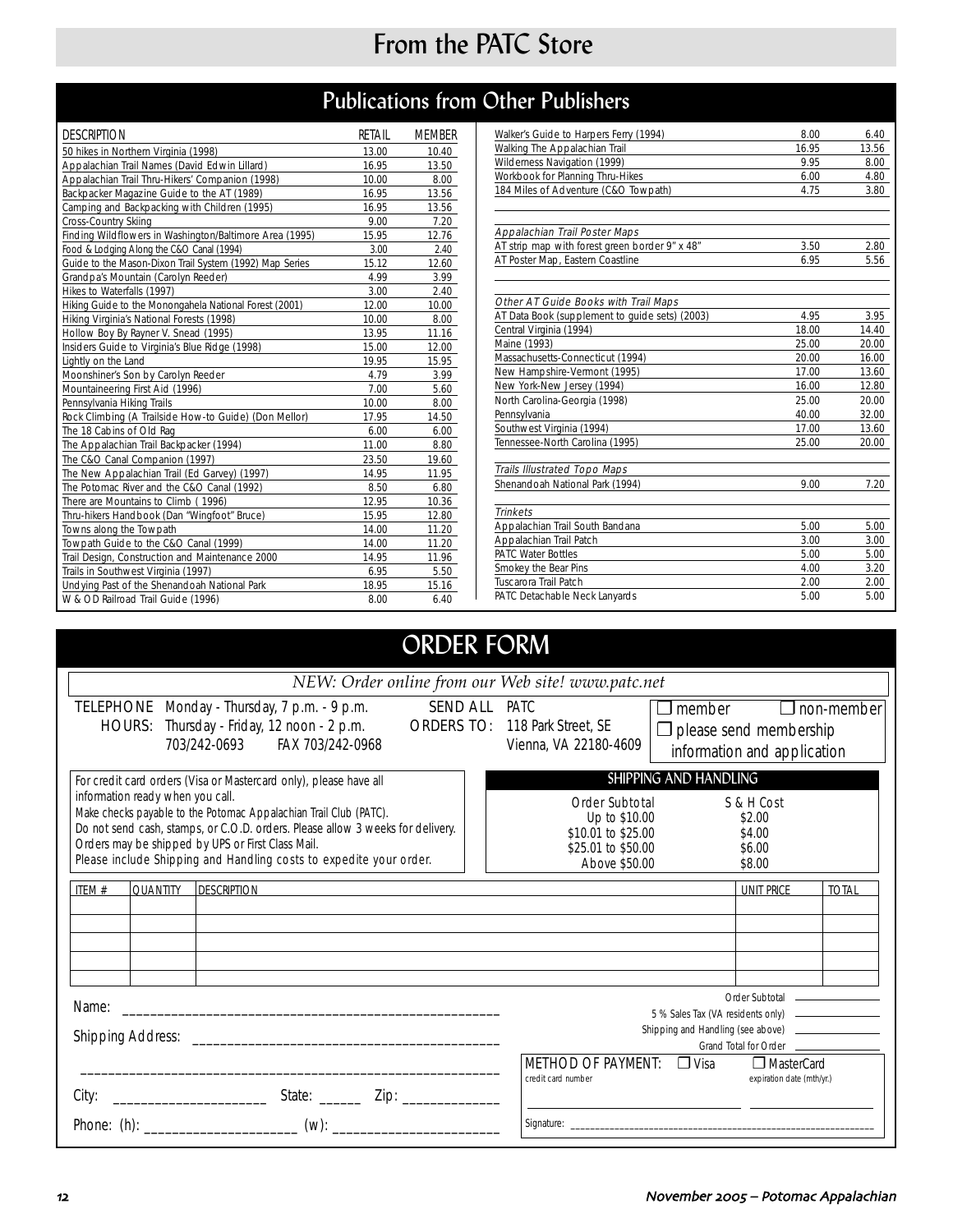#### North, from page 1

The workshop began Saturday morning with our customary introductions and a brief discussion of work and trail tool safety by SNP's C.T. Campbell. C.T. noted that in 18 years the workshop had only one incident requiring medical treatment, an allergic bee-sting reaction, and this safety record for over 3,000 hours of trail work was quite an accomplishment!

The workshop was attended by 19 PATC overseers and the number was fairly evenly divided between new overseers and club veterans. The participants broke into two crews who were transported to the worksites in park vehicles. The "basics" crew, led by SNP's Shawn Green and PATC's Dick Dugan and me headed to the AT section between Elkwallow Gap and Ridge Crest. The "advanced projects" crew, led by SNP's Don Harvey and C.T. and PATC's Peter Harris, proceeded to the Harris Hollow Trail.

On the AT section, the "basics" crew went over as many aspects of trail stewardship as possible, from blazing techniques to constructing waterbars. In the course of the weekend, this crew managed to build approx. 30-40 locust or rock waterbars and check dams and several hundred feet of sideslope cutback up the hill to the ridge. Many thanks to Dick, Peter, and Steven Osbrach for providing cut locust lengths in advance for this work!

Meanwhile, over on the Harris Hollow Trail, the '"dvanced projects" crew had a very good reason to return to the campground each day covered with dirt and mud. In an e-mail to me



(L to R) Dave Nebhut and Dick Dugan discussing the finer points of trailwork

Photo by Stan Turk

after the workshop, Don Harvey stated: "Did we get a lot done! On the Harris Hollow Trail, we constructed three rock turnpikes - 40 ft., 15 ft., and 12 ft. long; three rock culverts; 40 ft. of lateral drain; 15 ft. rock crib; 15 ft. rock tread; and regraded 185 ft. of tread." Not too shabby for one work weekend!

Saturday evening back at the campground, Mark treated us to a great meal featuring grilled salmon, cooked "just perfectly" as Steven mentioned at the dinner table. Stan Turk provided the crew with great evening

entertainment in the form of a "drive-in movie" when he pulled out his laptop PC and began displaying the many digital photos he had taken during the course of the day. Mark's soft blues music and the crackling campfire provided the perfect backdrop to the campground scene.

It may have taken three years to get it "just right"' for the workshop, but this years event was a great success by all standards measured. I'd like to thank all the participants who helped make it possible.

I'd also like to thank the NPS folks: Shawn, Don, C.T. and Steve Bair, who made a guest appearance this year, for all the support and guidance they have provided to me and the club over the years for this annual event. These guys are super! PATC is very lucky to have these dedicated individuals behind our common cause.

After 18 years, I've decided to "retire" from hosting this event and turn the baton over to more capable hands and I hope the annual North District workshop continues well into the future. Many, many sincere thanks to all past and present who helped make this workshop a successful and worthwhile venture. I lose count when I think of all the club's overseers, future district managers, and terrific folks who have passed through this door. Long live the North District Workshop! ❏

Dave Nebhut and C.T. Campbell wrestle a rock out of the mud on the Harris Hollow trail

*—George Walters*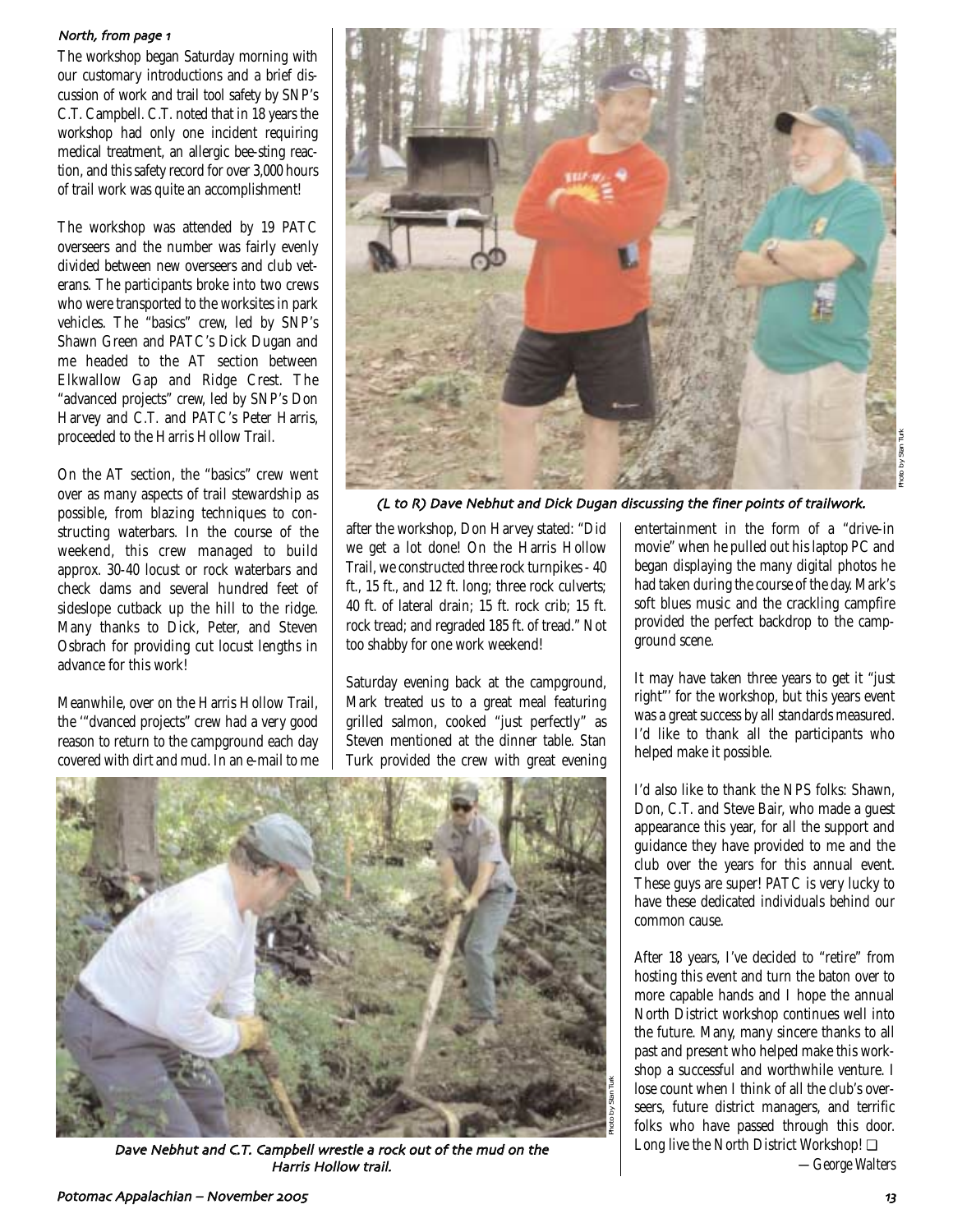## Charlottesville Chapter

The Charlottesville Chapter hikes every Saturday; summer, winter, and in between. Hikes are usually 8 to 10 miles. We usually maintain trails on the last Saturday of the month. Meet at Sprint parking lot, 2307 Hydraulic Road, at 9:00 a.m., with food and water for the day. The majority of hikes are in the south and central districts of SNP, with some in the north district and in George Washington National Forest. Our Chapter hikes are posted at www.patc.net/chapters/char/hikes.html. INFO: Jere Bidwell 434/295-2143 or John Shannon 434/293-2953.

## North Chapter

The North Chapter of PATC conducts monthly trail work trips on the Maryland and Pennsylvania sections of the AT and on the Pennsylvania sections of the Tuscarora Trail. We also lead hikes on these and other trails. Maryland AT work trips are generally held on the first and third Saturdays – contact Nancy Hammond (mdtrail@yahoo.com) 301/739-0442 for information. Pennsylvania work trips are generally held on the AT on the first Saturday and on the Tuscarora on the third Saturday – contact Pete Brown (peter.brown4@worldnet.att.net) 410/343-1140. Pennsylvania AT work trips also include an optional Saturday evening dinner at the Gypsy Spring Cabin. For information on upcoming hikes, contact Chris Firme (bncfirme@innernet.net) 717/765-4833. For general chapter information, contact chapter president Pete Brown or visit the North Chapter home page (www.patc.net/ chapters/north/).

#### Northern Shenandoah Valley Chapter

The Northern Shenandoah Valley Chapter sponsors hikes in national and state parks and forests in the Shenandoah Valley vicinity, open to the public, on a monthly basis except during the winter. Hikes are posted in the Forecast. Other activities are in the NSV Chapter Newsletter. For further information contact Betsy Fowler (efowler@shentel.com).

# KEY to Forecast Activities

All events are marked for easy identification. Late changes or cancellations are listed on the weekly information tape (703/242-0965), which is updated on Sunday evening for the following seven days. The Forecast can also be found on PATC's Web site at www.patc.net/activities/forecast.html.

- **\*** Hiking Trips
- \* Backpacking Trips
- $\mathcal{R}$  Trail Work Trips
- **i** Cabin/Shelter Work Trips
- **A** Ski Trips
- Special Events
- $\blacksquare$  Meetings
- $\varnothing$  Classes
- $\frac{2}{3}$  K9 Trail Blazers (dogs permitted)

Note to all hike leaders: Please ask nonmembers on your hike if they would like to join PATC, then get names and addresses so a club volunteer can send them information packets. Thanks!

# **Chapters**

## Southern Shenandoah Valley Chapter

See www.ssvc.org or the one linked to the PATC Web site for descriptions of hikes and work trips. We usually hike in the southern and central districts of the SNP and in the GWNF. Contact the listed hike leader for information about a specific event, or contact Michael Seth 540/438-1301.

#### West Chapter

The West Chapter meets twice a year in March and September. The Chapter maintains a section of the Black Locust circuit trail in Gambrill State Park near Frederick, Md. Work trips and hikes are usually scheduled monthly from March through December. We also lead overnight weekend trips for day hikes or backpacking. All activities are listed in the PA Forecast. For further information contact Dave Jordahl (westpatc@hotmail.com) 304/876-7062 (evenings) or 240/777-7741 (days).

#### Ski Touring Section

The Ski Touring Section has served since 1974 to introduce Washington area residents to crosscountry skiing and to provide cross-country skiing opportunities to experienced skiers. The Section sponsors winter weekend ski trips for all levels of skiers to nearby mountains in Maryland, West Virginia and Pennsylvania, as well as periodic social events year round. INFO: Bert Finkelstein (bertf@erols.com) 703/715-8534.

## Mountaineering Section

We're a diverse group of local Washington, DC area climbers. Young and old, male and female, crag rat, sport climber, and alpinist, active and armchair types – we all enjoy climbing in its many varieties. We also share common interests in promoting safe climbing, conserving the outdoors, developing new climbers' skills, representing the Washington area climbing community, and having fun! We provide instruction for those wanting to learn the basics – we're not a school, but we can get you started. We go climbing, either locally or further afield, nearly every weekend. In the winter we organize trips to the Ice Festivals in the Adirondacks and the White Mountains for beginning and advanced ice climbers. For further information contact Ozana Halik, (mrkayak1@verizon.net) 703/242-0177, or Mack Muir (MackMuir@edisaurus.com).

#### PATC Hikes

PATC offers organized hikes appealing to the diverse interests of our members. There are K-9 Hikes, which invite you to bring your favorite dog; Family Hikes tailored to kids; Natural History Hikes stalking the fascinating but often elusive flora and fauna of the region; hikes featuring varying levels of difficulty with the Easy Hikers, In-Between Hikers, and Vigorous Hikers; Birding Hikes with experts to help sight and identify our avian neighbors; Historical Hikes tracking littleknown structures in Shenandoah National Park; Series Hikes tracing the entire length of the Tuscarora Trail or the trails of Pennsylvania, section by section; Backpacking Hikes traversing the tracts of West Virginia and Southern Virginia; hikes scheduled for weekends; ones scheduled for weekdays; Geology Hikes led by experts from the Smithsonian focused on the unique stratigraphy of our area; Mushroom Hikes with mycologists; Waterfall Hikes to beat the summer heat; and Outreach Hikes to get together with the members of area groups like the Sierra Club or the Congressional Hikers. That is just to name a few. Check out the Forecast calendar and hear updates on the weekly tape (703/242-0965).

## Other Clubs' Hikes

Capital (www.capitalhikingclub.org) and Wanderbirds (www.wanderbirds.org) hike on Saturdays and Sundays, traveling by bus and leaving from downtown, with suburban stops as well. Center Club, Northern Virginia Hiking Club and Sierra Club hike on both Saturdays and Sundays using carpools, which often leave from a suburban Metro stop. Schedules are available at PATC Headquarters and are published in area newspapers on Fridays. The schedule of West Virginia Highland Conservancy outings in the Monongahela National Forest and surrounding areas is on their web site at www.wvhighlands.org.

#### Meetings

Meetings are held at PATC HQ, 118 Park Street, S.E., Vienna, Va., unless otherwise noted.

## New Members (PATC) – First Wednesday

7:30 p.m. Curious about the club? Want to learn more? The best way is to attend a New Members meeting (but you don't have to be new to qualify). Refreshments will be served. Directions to PATC: Take Rt. 123 into Vienna, Va., and turn east on Park St. (Rt.675) to 118 Park St. on your left. INFO: Georgeann Smale (gsmale99@yahoo.com) 301/581-9584.

## Mountaineering Section – Second Wednesday

7:30 p.m. – We meet every month on the second Wednesday except for August, unless noted in the Forecast. INFO: Ozana Halik (mrkayak1@verizon.net) 703/242-0177 or our Web site: www.potomacmountainclub.org

## Shenandoah Mountain Rescue Group

Business meeting - Last Tuesday of each month, 7:30 p.m. INFO: Doug Sigman (join@smrg.org), 703/255-5034, or www.smrg.org.

## PATC Council – Second Tuesday Meetings

The council meets at 7:00 p.m. sharp. The PATC Council meets every month to conduct business of the club and once a year for a dinner meeting. All members are always welcome. Come see how we make decisions about your club. INFO: Wilson Riley (wriley@patc.net) 703/242-0693 x11.

## Trail Patrol – First Tuesday

7:30 p.m. Trail Patrol volunteers are PATC's goodwill trail ambassadors to the hiking public. They provide a visible, reassuring presence on the trails, and strive to educate the public on good hiking practices, minimum impact hiking, and camping ethics. Patrol members are trained in land navigation, emergency procedures, radio communications, and personal equipment. All Trail Patrol volunteers are also expected to become certified in a recognized basic first aid course. Some equipment and uniform items are provided upon completion of training. INFO: Holly Wheeler (trailpatrol@patc.net) 301/486-1598, or see our section in PATC's Web site: www.patc.net/ volunteer/trailpatrol.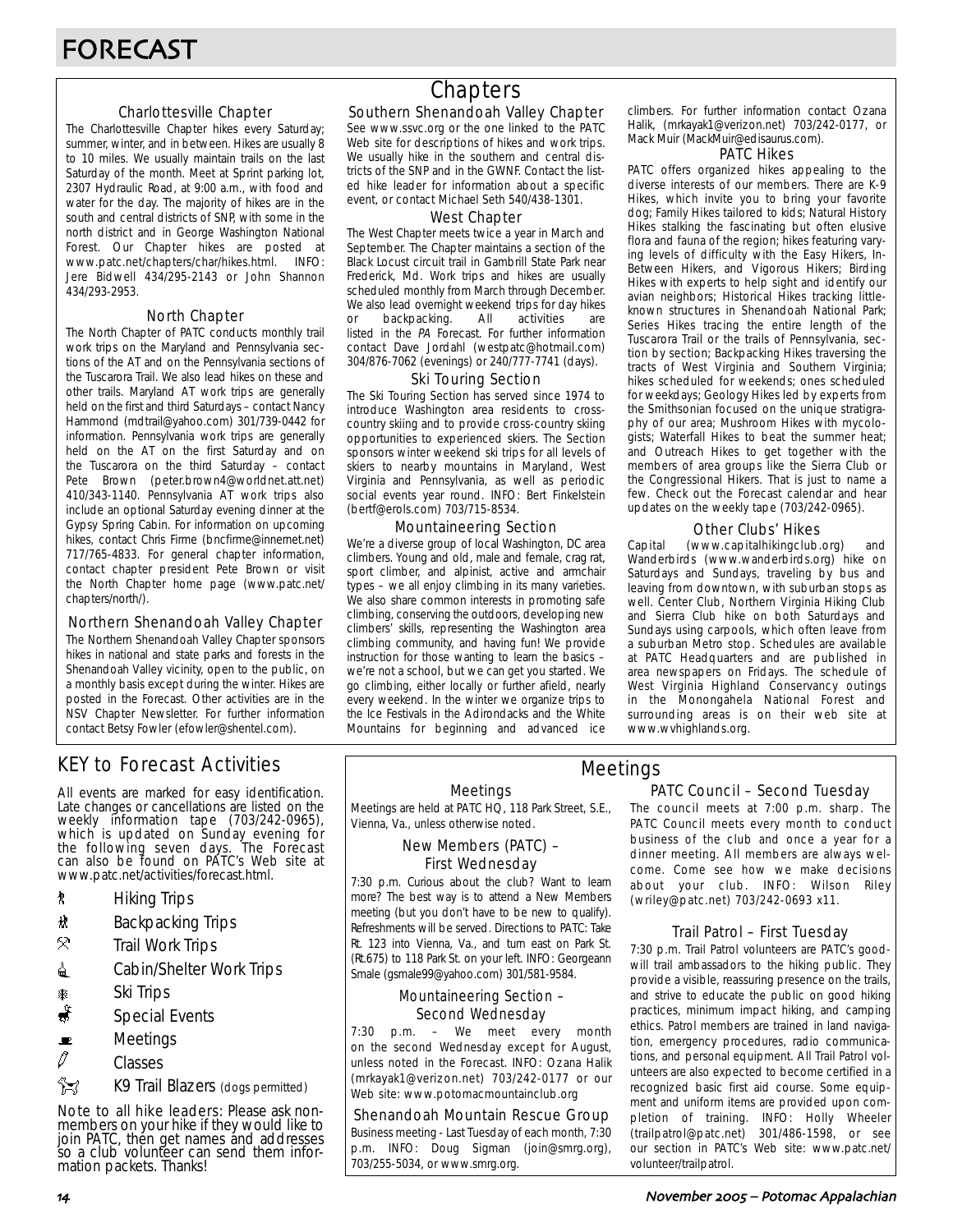# **FORECAS**

# November

# 1 (Tuesday)

#### DEADLINE – December Potomac Appalachian Material due to editors 5:00 p.m.

All items for the next issue of the newsletter due. Send Forecast events to PA-Forecast@patc.net and<br>all other articles to the editor at other articles to the lindashannonb@mac.com. NOTE: Do not send photos or articles to headquarters. E-mail for address.

## 1 (Tuesday) ` HIKE – Vigorous Hikers Wardensville, WV

George Washington National Forest, Great North Mountain WV, Wardensville WV. Climb Bucktail Cutoff Trail to Pond Run Trail to Waites Run Rd., returning on German Wilson Trail with view from Half Moon Lookout. 14 miles 2500 ft climb. INFO: Chris Nolen (chrishiker@erols.com) 301/469-8931.

1 (Tuesday)<br>■ MEETING - Trail Patrol, 7:30 p.m.

#### 2 (Wednesday) ` HIKE – Easy Hikers Arlington, VA

The Easy Hikers will take a 5-mile hike on the Four Mile Run and W&OD Trails. Bring water and Lunch. Meet at the Barcroft Recreation Center parking lot. Directions: Take I-395 to the Shirlington exit, take S.Arlington Mill Dr. until it ends at Walter Reed Dr., turn right on Walter Reed Dr., go one short block, turn left onto S.Four Mile Run Dr., go to second stop light and turn left into Barcroft Recreation Center parking lot. INFO: Dick Rogers (rogersrw@aol.com) 703/979-1270.

#### 2 (Wednesday) ` HIKE - Midweek Hikers Location to be determined

The PATC Midweek Hikers carpool each Wednesday from the Washington, DC area to various trailheads. Hikes are at a moderate pace and about 8 to 12 miles in length with varied elevations. Current information, including meeting place, time, leader's name and phone number, and a detailed description of the hike are available on the PATC Activities Recording: 703/242-0965.

#### 2 (Wednesday) MEETING - New Members (PATC), 7:30 p.m.

# 5. (Saturday)<br>第 SPECIAL EVENT – XC Ski Fair (STS) Vienna, VA

12:30-4:30 p.m. It's time to think snow! The Ski Touring Section (STS) opens the 2005 ski season with its annual Ski Fair at PATC HQ in Vienna. This is your best opportunity to learn about and sign up for the great trips STS is considering for the 2005-06 season to destinations like Le Haute Trace des Escartons in France, Garmisch-Partenkirchen, Germany, and Bryce Canyon, Utah, as well as our closer favorites like Canaan Valley, the Laurel Highlands, and Tug Hill. Meet the trip leaders and prospective ski buddies. See new ski gear and try out specially-priced fleece wear. Hear about the Ski-Dance Weekend and other special events and training clinics. INFO: Susie Etcheverry 202/244-2562 or Steve Bergstrom 301/564-9696.

## 5 (Saturday) . TRAIL WORK TRIP – Rock Creek Park Washington, DC

8:15 a. m. - Noon. We're extending the work trip season into November as a new tradition. Come help us close out the year. Meet at the Rock Creek Nature Center located south of the Military Road NW park entrance. INFO: Mark Anderson (dc.trails@ verizon.net) 202/462-7718 or Ranger Ken Ferebee (ken\_ferebee@nps.gov) 202/895-6221.

## 5 (Saturday) . TRAIL WORK TRIP – South Mountaineers Appalachian Trail, MD

The air is getting crisp, come out and enjoy the autumn colors. Work hard and get dirty like when you were a kid. We meet at 9:00 a.m. in Frederick County, Md. Please bring lunch, water, gloves and boots. Tools provided. INFO: Nancy Hammond (mdtrail@yahoo.com) 301/739-0442.

## 5 (Saturday) . TRAIL WORK TRIP - Yankee Clippers Appalachian Trail, PA

Meet at US 30 and PA 233 at the parking lot of Caledonia State Park. Departure 9:00 a.m. sharp. INFO: Pete Brown (peter.brown4@worldnet.att.net) 410/343-1140.

# 5 – 6 (Saturday – Sunday) a CLASS – Land Navigation (REI) Bailey's Crossroads, VA

This comprehensive, two-day course teaches all skills necessary to use map and compass in an integrated land navigation system. The first day is spent in intensive classroom exercises concentrating on topographic map reading and interpretation, position plotting, compass fundamentals, declination, and azimuth. The second day is spent in Prince William Forest Park, primarily off-trail, engaging in practical navigation exercises of increasing complexity. The course fee is \$95 and includes workbook text, course materials, compass, map, grid reader, and lunch on Saturday. INFO: Mark Nelson (mnelson@rei.com) 703/379-9700.

# 5 – 6 (Saturday – Sunday) . TRAIL WORK TRIP – Cadillac Crew Hedgesville, WV

This is an emergency trail work trip in the Lutkins Passage area. The Cadillac Crew will begin constructing a relocation of the Tuscarora Trail on PATCowned property in order to prevent closure of the Tuscarora Trail. We will overnight at Highacre where we will join in the Celebrate Tuscarora night festivities. INFO: Jon or Katherine Rindt (jkrindt@ adelphia.net) 540/635-6351.

#### 6 (Sunday) ` HIKE – Sunday Hikers Accokeek, MD

This is an unusually easy and pleasant 5.7-mile hike for the Sunday Hikers. We'll visit Piscataway Park, in southern Maryland, for a hike that includes views of Mt. Vernon across the Potomac River, a Piscataway Indian burial ground, a lighthouse, natural habitat for ground-nesting birds, and even views of Ft. Washington to our north. The hike includes some walking trails around the National Colonial Farm. There is a small park entrance fee. Elevation change is negligible. Bring your camera! INFO: Vince Ferrari (vincentferrari@gmail.com) 301/249-2210.

# 6 (Sunday) . TRAIL WORK TRIP – West Chapter Frederick, MD

Ongoing trail maintenance projects in Gambrill State Park, on the Black Locust Circuit trail and the Catoctin (Blue) trail. Meet 10:00 a.m. at the Nature Center just past the entrance of the High Knob Day Use Area (at top of the mountain). Bring water, lunch or snacks, hat, sunscreen, and boots. Tools will be provided. INFO: Dave Jordahl<br>(westpatc@hotmail.com) 240/777-7741 or (westpatc@hotmail.com) 240/777-7741 or 304/876-7062.

# 8 (Tuesday) ` HIKE – Vigorous Hikers

## North District, Shenandoah National Park, VA

Hike high along the AT from MP 15.9 (between North and South Marshalls) to Panorama. 17.5 miles and 2500 ft. elevation gain. Several crossings of the Skyline Drive where any dropouts could be accom-<br>modated. INFO: Cliff Noves modated. (hclmnoyes@yahoo.com) 540/373-8267 or Chris Nolen (chrishiker@erols.com) 301/469-8931.

# 8. (Tuesday)<br>\$ SPECIAL EVENT - PATC Annual Meeting

# Vienna, VA

Come out to meet your fellow members for a little dinner and entertainment. Get that registration form (page 3) in ASAP! INFO: Pat Fankhauser (pfankhauser@patc.net) 703/242-0315, x17.

#### 9 (Wednesday) CLASS – AT Journeys (REI) Rockville, MD

7:30 p.m. Join our AT specialists, David Schroeder and Gary Roberts for tales and tips from the East Coast's most famous trail. Discover the legends and lures of the road, the unique towns and traditions. We'll help you get started whether you're going the distance or taking the trail in bits and pieces. INFO: Mark Nelson (mnelson@rei.com) 703/379-9400.

#### 9 (Wednesday) ` HIKE – Easy Hikers

#### Great Falls, MD

Five-mile hike from Old Angler's Inn to Great Falls, via the Gold Mine Tract Trail and return via the C&O Towpath and the Berma Road Trail. Bring lunch and water. Meet at 10:15 a.m. in the parking lot across from the Old Angler's Inn on MacArthur Blvd. From I-495 Beltway, go west on Clara Barton Parkway to it's end at MacArthur Blvd. Continue west one mile and turn left into the parking area across from the Old Angler's Inn. INFO: Mitch Helbrecht (helbrecht@msn.com) 703/535-3236

#### 9 (Wednesday)

#### ` HIKE – Midweek Hikers

Location to be determined

See November 2 event for more information.

#### 9 (Wednesday)

MEETING - Mountaineering Section, 8:00 p.m.

## 11 (Friday)

#### ` HIKE – Cacapon State Park Berkeley Springs, WV

Enjoy Veteran's Day with a 7-mile hike, at an easy pace, with a 1,300 foot elevation gain, to the top of Cacapon Mountain from the Park Lodge. We will stop for the views and enjoy nature as we discover it. Participants should bring water, lunch, and hiking gear appropriate considering the weather. PATC Map L. INFO: Walt Smith (wsmith@visuallink.com) 540/678-1043.

#### 11 (Friday) ` HIKE – In Between Hikers

## Arlington, VA

Spend Veteran's Day on the Potomac Heritage Trail, (VA/DC) to Chain Bridge and over to C&O Canal for return trip. About 9 miles. Some rocky sections and minor stream crossings. Lunch stop on the towpath. Meet at 10:00 a.m. on the Theodore Roosevelt Island parking lot off the northbound George Washington Parkway. Easy walk from Rosslyn Metro Station. Joint hike with Sierra Club. INFO: Marjorie Richman (mar0522@aol.com) and Henri Comeau (HenriComeau@aol.com) 703/451-7965.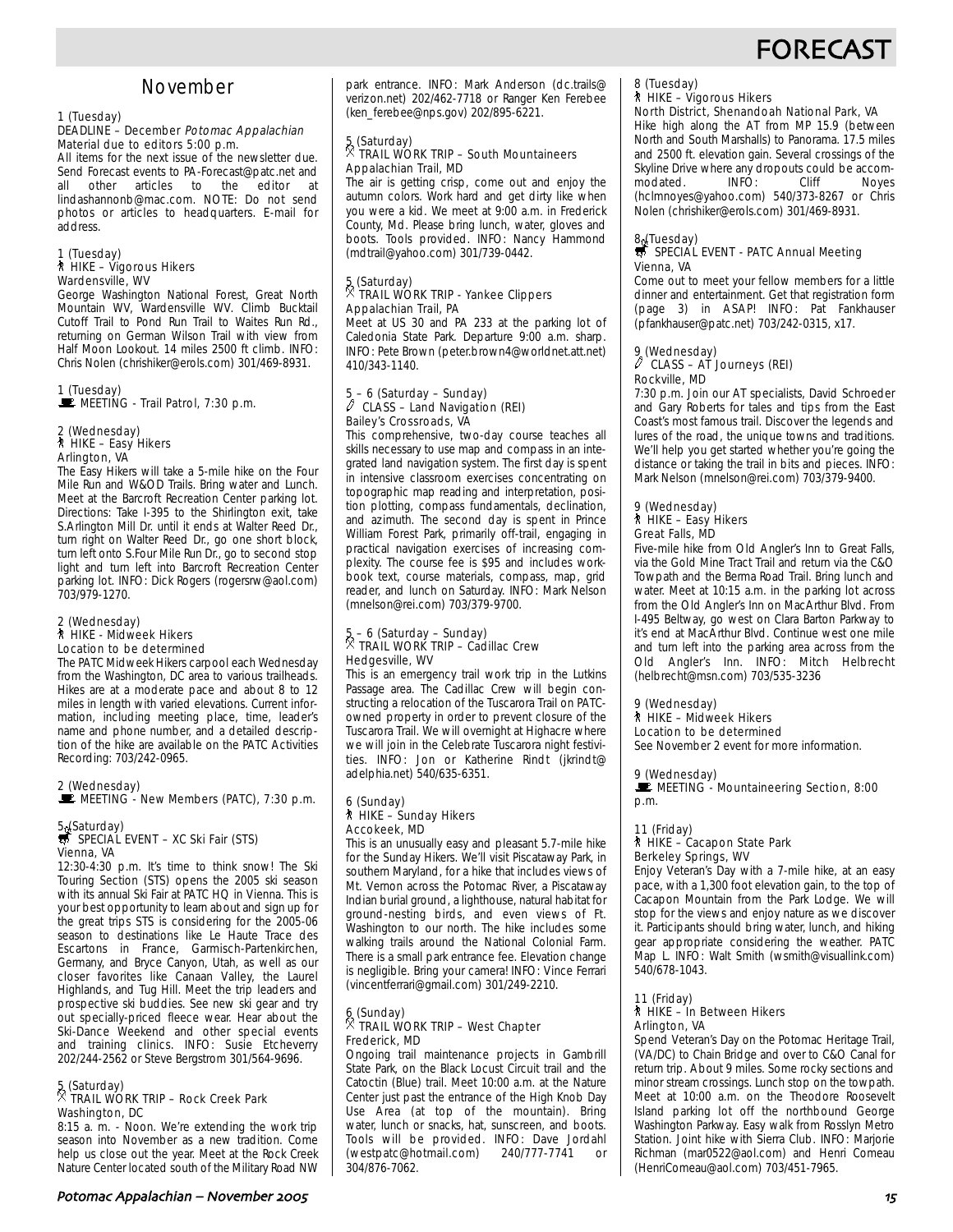# FORECAST

# 11 (Friday) . TRAIL WORK TRIP – Water Quality Monitoring Gore, VA

Spend Veteran's Day monitoring water quality of streams running through PATC property by examining the aquatic invertebrates that reside in the stream. Volunteers should have attended one of the training sessions this fall (Sept. 25 or Oct. 15) to participate. However basic training in collection, sampling, and identification can still be provided to first -ime volunteers, with the caveat that they would attend one of the Audubon Naturalist Society's (www.audubonnaturalist.org) training sessions at a later date. The program will be continued next spring. The stream site is adjacent to the Tuscarora Trail near Gore, Va. INFO: Dave Jordahl (westpatc@hotmail.com) 240/777-7741.

#### 12 (Saturday) ` HIKE – Rose River

#### Central District, Shenandoah National Park, VA

Strenuous circuit hike starting at the Rose River Fire Road and proceeding up the Upper Dark Hollow Trail to Doubletop Mountain. Return via Camp Hoover, the original presidential retreat on the Rapidan Fire Road. Approximately 16 miles and 3500 feet elevation gain. Moderate pace. Inexperienced hikers contact leader for requirements. INFO: William Needham (Needham82@aol.com) 410/884-9127.

#### 12 (Saturday) MEETING - Northern Shen. Valley Chapter

Woodstock, VA Northern Shenandoah Valley Chapter dinner and meeting at Postcards Restaurant, Ramada Inn, 1130 Motel Drive, Woodstock, VA , 6:00 p.m. Chapter

dinner, business meeting, and presentation by chapter member. Reservations required. INFO: Betsy Fowler (betsy.fowler@ngc.com) 703/556-3655 or 540/933-6136.

#### 12 – 13 (Saturday – Sunday) **id CABIN WORK TRIP – Vining Tract** Stanardsville, VA

Come join us on the Vining Tract for a weekend of cabin construction and trail projects. The logs are in place at the new Butternut cabin, and now it's time for chinking. We also have trails to build and maintain. Community meals. Overnight at Conley. INFO: Hugh Robinson (mes.htr@verizon.net) 703/525-8726.

## 12 – 13 (Saturday – Sunday) a CLASS – Trail Patrol Training Weekend Waterlick, VA

This weekend event, to be held at PATC's Glass House Cabin, will cover the classes you need to become a Trail Patrol Member. The students will learn about Leave No Trace, The 10 Essentials, Map and Compass, and other things needed to be a successful Trail Patrol member. There will also be three hikes, including a night hike. Pre-registration is required. The cost of the class is \$10 to cover the cost of food. INFO: Saleena DeVore (tptraining@patc.net) 410/456-6861.

# 12 – 13 (Saturday – Sunday) . TRAIL WORK TRIP – Cadillac Crew North District, Shenandoah National Park, VA

Close out the season with a work trip to repair some "deficiencies" on the AT in the SNP. Weather should be cool (no bugs) and the foliage still showing some color. Community meals on Saturday night and Sunday morning. Overnight at Rindt's house. INFO: Jon or Katherine Rindt (jkrindt@shentel.net) 540/635-6351.

## 13 (Sunday) ` HIKE – North Chapter Newville, PA

Blue Mountain section: Colonel Denning State Park/PA Rt. 233 to PA Rt. 74 - 10.8 miles - difficult hike. Elevation change of 1000 feet. We will climb out of the valley and past the second shelter to be built on the Tuscarora Trail, the Wagon Wheel shelter. We will have a long hike on the ridge with some views to the west. We will have views of the Cumberland Valley from Flat Rock Vista which is also a good hawk-watching spot but not as good as Waggoner's Gap on Rte 74. INFO: Christopher Firme (bncfirme@innernet.net) 717/794-2855 (after 6:00 p.m.)

## 13 (Sunday) . TRAIL WORK TRIP – West Chapter Frederick, MD

Ongoing trail maintenance projects in Gambrill State Park, on the Black Locust Circuit trail and the Catoctin (Blue) trail. Meet 10:00 a.m. at the Nature Center just past the entrance of the High Knob Day Use Area (at top of the mountain). Bring water, lunch or snacks, hat, sunscreen, and boots. Tools will be provided. INFO: Dave Jordahl<br>(westpatc@hotmail.com) 240/777-7741 or (westpatc@hotmail.com) 240/777-7741 or 304/876-7062.

## 15 (Tuesday) a CLASS – Winter Hikes (REI) Fairfax, VA

7:30 p.m. It's cold, it's wet. It's perfect! Winter hiking gives us the opportunity to see things we can't in the warmer weather – animal tracks, views through leafless trees, crystal clear evening skies, uncrowded trails. We'll share some of our favorite destinations for the season. INFO: Mark Nelson (mnelson@rei.com) 703/379-9400.

#### 15 (Tuesday) ` HIKE – Vigorous Hikers Central District, Shenandoah National Park, VA

Stony Man to Hawksbill loop of about 14 miles and 2800 ft.climb. View from the two highest peaks in the Shenandoah. Hike AT and scenic upper Whiteoak Canyon Trail and Passamaquoddy Trail. INFO: Chris Nolen (chrishiker@erols.com) 301/469-8931.

#### 16 (Wednesday) ` HIKE - Easy Hikers Washington, DC

We will hike a circuit in Rock Creek Park, about 5 miles walking south to Rolling Meadow Bridge, where we eat lunch. Several up and downs on this hike. Meet at 10:15 a.m. on Beach Drive – 3 parking lots south of Beach Drive and East-West Hwy. Bring lunch and water. INFO: Carol Niedzialek (cactuss3@earthlink.net) 301/949-9729.

#### 16 (Wednesday) ` HIKE – Midweek Hikers Location to be determined

See November 2 event for more information.



# 19 (Saturday)<br>┆ HIKE – Natural History Geology Hike

Central District, Shenandoah National Park, VA

Smithsonian geologist and PATC member Tim Rose leads Bob Pickett and company to the Falls of Big Creek on the west side of the Park. As time allows, we'll bushwhack along other local streams where there are many different rock formations. I would expect we'll hike about seven miles with about 500 foot elevation gain. Come learn about the geology of the region and other natural wonders of the season. INFO: Bob Pickett 301/681-1511.

## 19 (Saturday) . TRAIL WORK TRIP – Stonewall Brigade Woodstock, VA

The November trip is tentative depending on hunting season and subject to being canceled. Let us know you plan to attend so we know to expect you. The trip is also subject to prevailing or forecast<br>weather. Visit: www.patc.net/volunteer/ www.patc.net/volunteer/ trails/stonewall/stonewall.html. INFO: Hop Long (theFSLongs@comcast.net) 301/942-6177 or Jim Tomlin (jtomlin@helix.nih.gov).

## 19 (Saturday) . TRAIL WORK TRIP – Water Quality Monitoring McConnellsburg, PA

Monitor water quality of streams running through PATC property by examining the aquatic invertebrates that reside in the stream. See event on Nov. 11 for more information. INFO: Dave Jordahl (westpatc@hotmail.com) 240/777-7741.

## 19 (Saturday) . TRAIL WORK TRIP - Yankee Clippers Tuscarora Trail, PA

INFO: Pete Brown (peter.brown4@worldnet.att.net) 410/343-1140.

## 20 (Sunday) . TRAIL WORK TRIP – South Mountaineers Appalachian Trail, MD

Everyone goes home happy and a bit tired from South Mountaineers events. We start at 9:00 a.m. in Frederick County. Why not join us? Bring water, lunch, boots, and gloves. INFO: Nancy Hammond (mdtrail@yahoo.com) 301/739-0442.

## 20 (Sunday) . TRAIL WORK TRIP – Water Quality Monitoring Hancock, MD

Monitor water quality of streams running through PATC property by examining the aquatic invertebrates that reside in the stream. See event on Nov. 11 for more information. INFO: Dave Jordahl (westpatc@hotmail.com) 240/777-7741.

#### 22 (Tuesday) ` HIKE – Vigorous Hikers

#### North District, Shenandoah National Park, VA

Ascend Jordan River to Mt. Marshall Trail to Jenkins Gap then AT south to Bluff Trail with side trip down Big Devil's Stairs overlook, returning on Jordan River Trail. About 17 miles and 3,000 ft climb. INFO: Chris Nolen (chrishiker@erols.com) 301/469-8931.

#### 23 (Wednesday) ` HIKE – Easy Hikers Gaithersburg, MD

About five fairly easy miles over rolling terrain in Seneca Creek State Park. Meet in the Visitor Center parking lot at 10:15 a.m. From the Beltway, exit to I-270 N. In about 10 mi., take Exit 10 (for Rt. 124 West and Rt. 117 West). Follow the signs for Rt. 117, which becomes Clopper Rd. (and is still Rt. 117). In 2.1 mi., turn left into the inconspicuous park entrance. In 0.1 mi., take the first right toward the park offices (Visitor Center). In 0.1 mi., park at the end of the road. Hike will be canceled if the Montgomery County public schools are closed due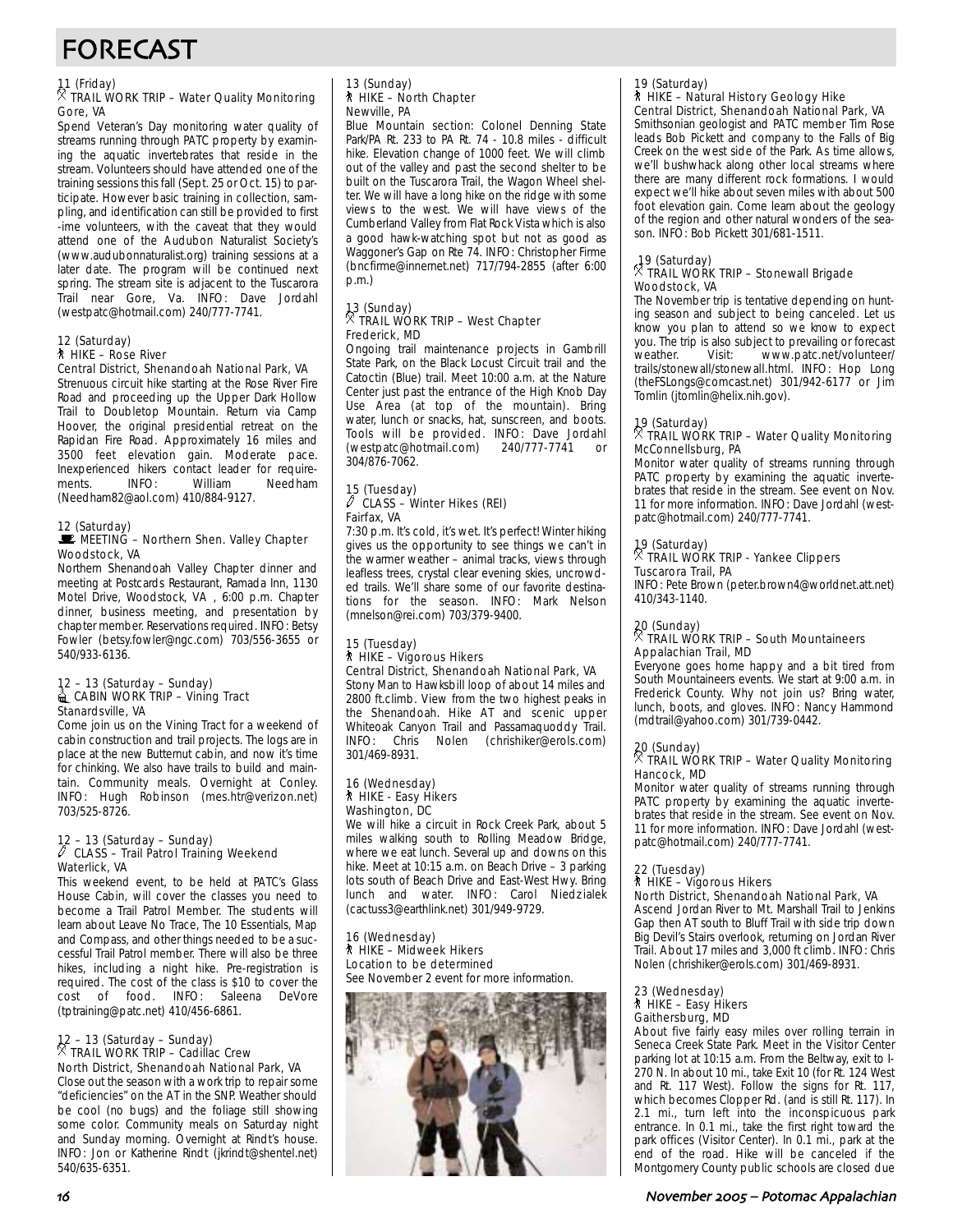

to inclement weather. Bring lunch and water. No dogs. INFO: Sue King 703/356-6659.

23 (Wednesday) ` HIKE – Midweek Hikers Location to be determined See November 2 event for more information.

29 (Tuesday) ` HIKE – Vigorous Hikers Central District, Shenandoah National Park, VA

Climb Buck Hollow to the AT south to Pinnacles, return via upper Hannah Run Trail and Hazel River Trail to White Rocks then bushwhack 1.5 mi. down the old wagon. 14 mi. 3,500 ft. climb. INFO: Chris Nolen (chrishiker@erols.com) 301/469-8931.

29 (Tuesday)<br>■ MEETING - Shenandoah Mountain Rescue Group (Business meeting), 7:30 p.m.

30 (Wednesday) a CLASS – Winter Ultralight Backpacking (REI) Bailey's Crossroads, VA

7:30 p.m. Well sure; ultralight is easy in the warm seasons. But in the winter you need a stove and extra fuel, plenty of warm clothing, more food, and a heavier tent and sleeping bag. You can't skimp on safety. However, there are plenty of ways to really reduce your load, from better planning and better available weather forecasts, to much lighter gear that still keeps you warm and comfortable. Join AT through-hiker and veteran ultralight hiker and backpacker, Brian Chenoweth for an evening exploring how to make winter adventure safer and more fun by reducing your load. INFO: Mark Nelson (mnelson@rei.com) 703/379-9400.

#### 30 (Wednesday) ` HIKE – Easy Hikers Great Falls, MD

Four-mile easy circuit hike through woods including old gold mine, Great Falls Tavern, and falls overlook. Meet at 10:15 a.m. at parking lot on MacArthur Blvd. across road form Angler's Inn. Bring lunch and water. INFO: Paul Van Order 703/536-4378.

#### 30 (Wednesday) ` HIKE – Midweek Hikers Location to be determined See November 2 event for more information.

## December

#### 1 (Thursday) DEADLINE - January Potomac Appalachian Material due to editors 5:00 p.m.

All items for the next issue of the newsletter due. Send Forecast events to PA-Forecast@patc.net and<br>all other articles to the editor at all other articles to the lindashannonb@mac.com. NOTE: Do not send photos or articles to headquarters. E-mail for address.

## 3 (Saturday) a CLASS – Couples Ultralight Backpacking (REI) Bailey's Crossroads, VA

1:00 p.m. – 5:00 p.m. Yes! You really can enjoy backcountry adventures together safely and comfortably and have more fun! Instructors Alan Dixon and Alison Simon of Backpacking Light Magazine believe most couples can travel the backcountry with 14-16 lb. packs for a 3-day trip and still be warm, comfortable and safe. Their techniques and light-gear discussions are valuable to all backpackers, especially to women, and couples wishing to start, continue or resume backcountry hiking adventures. Registration is necessary. The \$25 fee includes the class and all course materials. INFO: Mark Nelson (mnelson@rei.com) 703/379-9400.



#### - 4 (Saturday – Sunday) CLASS – Wilderness First Aid (WSC) Alexandria, VA

A program of the Wilderness Safety Council, this 18 hour class includes classroom study, hands-on practice, and results in a two-year certification. The cost is \$160. More information and registration at: http://wfa.net. INFO: Christopher Tate (ctate1@webmentor.com) 703/836-8905.

#### 4 (Sunday) ` HIKE – Sunday Hikers Great Falls, MD

We're going to tackle the infamous Billy Goat Trail on this early-December hike, and add a loop around Great Falls Park to see the gold mine as well. The total distance will be about 7.5 miles, with minimal elevation change. However, the Billy Goat is a tough trail, with plenty of rock scrambling to do. This hike will be cancelled in the event of icy trail conditions. INFO: Vince Ferrari (vincentferrari@gmail.com) 301/249-2210.

#### 4 (Sunday)  $^\times$  TRAIL WORK TRIP – South Mountaineers Appalachian Trail, MD

Join us for a fun-filled event involving dirt and teamwork. Newcomers always welcomed. We meet in Frederick County, Md., at 9:00 a.m. Please bring layers if it is chilly. Bring water, lunch, gloves, and boots. INFO: Nancy Hammond (mdtrail@yahoo.com) 301/739 0442.

#### 6 (Tuesday) CLASS – Map and Compass 101 (REI) Fairfax, VA

7:30 p.m. This clinic will cover the basics such as understanding map symbols, orienting the map and compass, triangulation, declination adjustment, and reading terrain features. Participants are encouraged to bring their own compasses. INFO: Mark Nelson (mnelson@rei.com) 703/379-9400.

#### 6 (Tuesday) ` HIKE – Vigorous Hikers Central District, Shenandoah National Park, VA

Climb Rose River Fire Rd. connecting to scenic Rose River Loop Trail. Climb to AT south to the Lewis Falls. Return via Rapidan Fire Rd. & Dark Hollow Falls Trail – 18 miles 4,300 ft climb. INFO: Chris Nolen (chrishiker@erols.com) 301/469-8931.

6 (Tuesday) MEETING - Trail Patrol, 7:30 p.m.

## 7 (Wednesday) a CLASS – Intro to GPS (REI) Rockville, MD

7:30 p.m. Learn how GPS receivers work and what affects accuracy, as well as features, benefits and how to choose a model. We'll also include a brief overview of online resources and batteries, water and shock resistance, and accessories. INFO: Mark Nelson (mnelson@rei.com) 703/379-9400.

#### 7 (Wednesday) CLASS – Snowshoeing 101 (REI) Bailey's Crossroads, VA

7:30 p.m. It's not here yet, but the almanac is calling for a long, cold, snowy, invigorating winter! And the best way to enjoy snow is on snowshoes. REI's experienced mushers will discuss and demonstrate snowshoe design, binding adjustment, footwear, stance, gait, turning, ascending and descending, and the use of poles. Get a leg up on the best winter fun: Snowshoeing! INFO: Mark Nelson (mnelson@rei.com) 703/379-9400.

#### 7 (Wednesday) ` HIKE – Midweek Hikers

Location to be determined See November 2 event for more information.

7 (Wednesday)  $\mathbf{\mathbb{E}}$  MEETING - New Members (PATC), 7:30 p.m.

### 10 (Saturday) ` HIKE – Long Distance

Central District, Shenandoah National Park, VA 17-mile circuit hike starting at Pine Hill Gap and ascending Hot Short Mountain. Return via Nicholson

Hollow Trail and Robinson Mountain. Last 4 miles on Fire Road through Nethers. Elevation gain 4000 feet. INFO: William Needham (Needham82@aol.com) 410/884-9127.

# 10 – 11 (Saturday – Sunday)<br>LacaBIN WORK TRIP – Cadillac Crew Harpers Ferry, WV

If you have been out on at least one work trip with the Cadillac Crew this year, please join us and help celebrate the holidays and another great year of trail work. The Crew will set up the Christmas decorations for Highacre on Friday night, do some yard work on Saturday and Sunday, or some trail work nearby, and there will be opportunities to visit historic Harpers Ferry and local hiking trails. Community meals on Saturday night and Sunday morning. Overnight at Highacre House. INFO: Jon or Katherine Rindt (jkrindt@adelphia.net) 540/635-6351.

## 11 (Sunday) ` HIKE – In-Between Hikers Frederick, MD

Join us in Gambrill State Park for a late autumn hike in this scenic section of the Catoctin Mountains located in central Maryland under an hour's drive from Washington. The trails in this park offer beautiful views of the city of Frederick, Middletown Valley, South Mountain, and beyond. This moderately-paced, 8-mile hike will feature several steep climbs on rocky trail mixed with long stretches of easy, level ridge walking. Total ascent will be near 1,600 feet. Hike leaders: Bryon Lawrence and Susan Frey. INFO: Bryon Lawrence (bryonlawrence@ hotmail.com) 301/668-6446.

11 (Sunday) ` HIKE – North Chapter New Bloomfield, PA

Blue Mountain section: PA Rte 74 to PA Rte 34/Sterrets Gap. 9.4 miles-moderate hike. Elevation change of 500 feet. We will have some road walking before hiking back towards the ridge. We will be hiking back onto the ridge, which will take us to

## Potomac Appalachian – November !!" )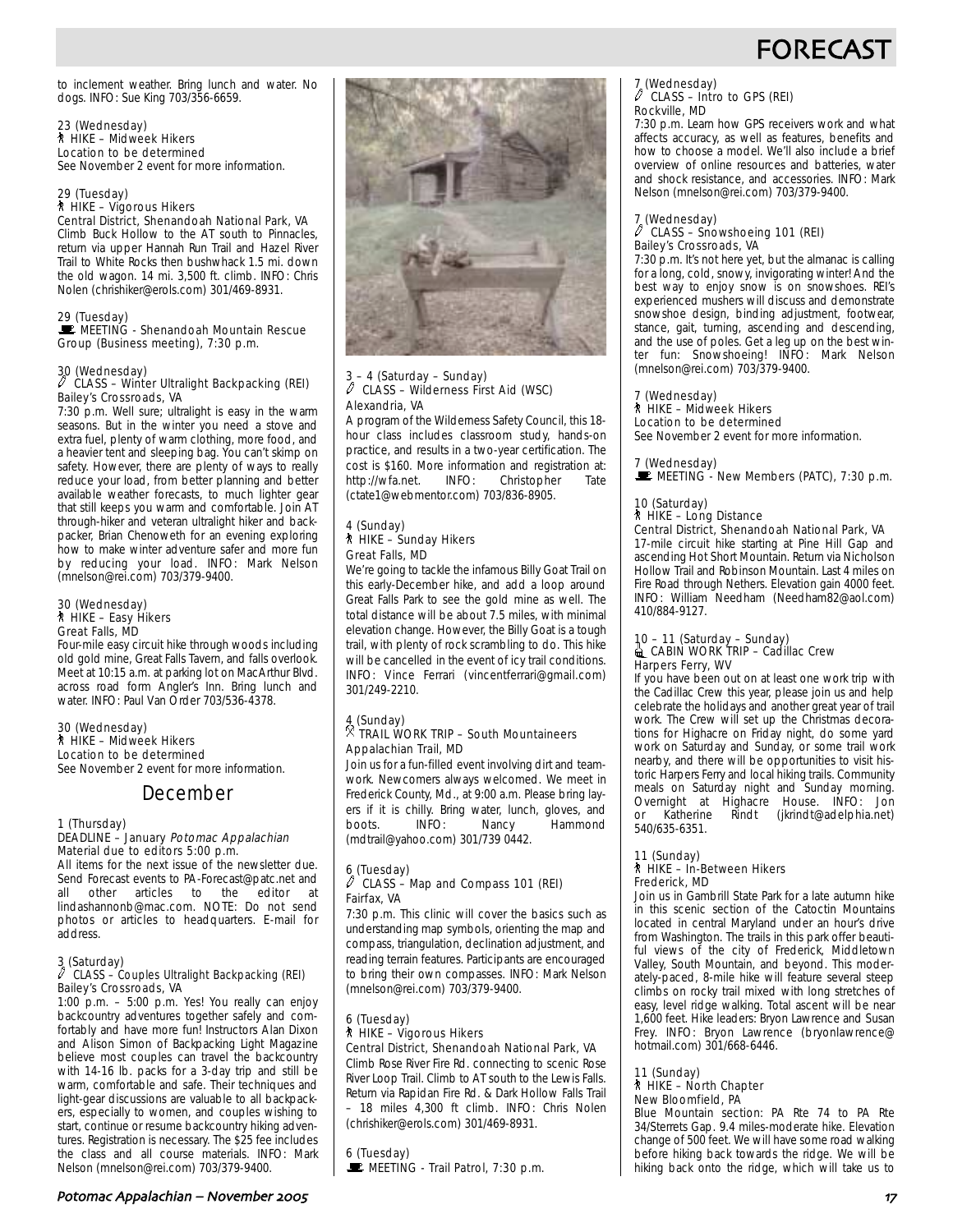# FORECAST

Sterrets Gap on Rte 34. We will also be hiking through one of the State Game lands SGL 230. No hunting on Sunday. INFO: Christopher Firm (bncfirme@innernet.net) 717/794-2855 after 6:00 p.m.

# 11 (Sunday) . TRAIL WORK TRIP – South Mountaineers Appalachian Trail, MD

The South Mountaineers' final event of 2005; please bring lunch, water, gloves, boots, and layers for the chillier air. Thanks to all who volunteered this year. Enjoy the holiday season and see you again in 2006. INFO: Nancy Hammond (mdtrail@yahoo.com) 301/739-0442.

#### 13 (Tuesday)  $\ell$  CLASS – Intro to Snowshoeing (REI) Fairfax, VA

7:30 p.m. Don't let a little snow keep you inside. Snowshoeing is easy and fun. We'll show you how to select the right shoes for your needs – whether you're training or sightseeing. INFO: Mark Nelson (mnelson@rei.com) 703/379-9400.

# 13 (Tuesday) ` HIKE – Vigorous Hikers

Central District, Shenandoah National Park, VA Hike high along the AT from Panorama to MP 49.2 (Fisher Gap). 15.5 miles and 3,500 ft. elevation gain. Several close approaches to Skyline Drive where any dropouts could be accommodated. INFO: Cliff Noyes (hclmnoyes@yahoo.com) 540/373-8267 or Chris Nolen (chrishiker@erols.com) 301/469-8931.

# 13 (Tuesday)<br>■ MEETING - PATC Council, 7:00 p.m.

# 14 (Wednesday) a CLASS – Backpacking 202: Winter (REI) Bailey's Crossroads, VA

7:30 p.m. The Mid-Atlantic region is not Antarctica. With good planning and preparation, proper gear and clothing, and good camping and hiking skills, winter in the backcountry can be very enjoyable. Clear air, solitude, great wildlife viewing conditions, and tracks in the snow are things everyone should experience. Join us for an enjoyable evening preparing to go outdoors for the winter! INFO: Mark Nelson (mnelson@rei.com) 703/379-9400.

#### 14 (Wednesday)  $\ell$  CLASS – Intro to Snowshoeing (REI) Rockville, MD

7:30 p.m. Don't let a little snow keep you inside. Snowshoeing is easy and fun. We'll show you how to select the right shoes for your needs – whether you're training or sightseeing. INFO: Mark Nelson (mnelson@rei.com) 703/379-9400.

14 (Wednesday) ` HIKE – Midweek Hikers Location to be determined See November 2 event for more information.

#### 14 (Wednesday)

**WEETING - Mountaineering Section, 8:00** p.m.

#### 17 (Saturday)

#### ` HIKE – Waterfall and Wildflower Series North District, Shenandoah National Park, VA

A 17-mile circuit on the Appalachian, Bluff, Jordan River, and Mount Marshall Trails with about a onemile round trip bushwhack to the falls on the Jordan River. Total elevation gain is 3,000 feet. PATC Map 9. A 12-mile option is possible with a car shuttle. INFO: Jack Thorsen, (thorsen4@Juno.com) 703/339-6716 or William Needham (Needham82@AOL.COM ) 410/884-9127

20 (Tuesday) ` HIKE – Vigorous Hikers North District, Shenandoah National Park, VA Overall Falls. From Thompson Hollow climb Overall Run, view the falls, continue to Mathew's Arm and Elkwallow, returning via Beecher Ridge. 16 miles and 3,500 ft. climb. INFO: Chris Nolen (chrishiker@erols.com) 301/469-8931.

21 (Wednesday) ` HIKE – Midweek Hikers Location to be determined See November 2 event for more information.

#### 27 (Tuesday) ` HIKE – Vigorous Hikers Central District, Shenandoah National Park, VA

Little Devil's Stairs. Ascend the stairs to Keyser Run Rd, to AT south over Hogback for views, then descend Piney Ridge Trail to return on Hull School Trail. About 13 miles and 4,100 ft climb. INFO: Chris Nolen (chrishiker@erols.com) 301/469-8931.

27 (Tuesday) MEETING - Shenandoah Mountain Rescue Group (Business meeting), 7:30 p.m.

#### 28 (Wednesday) ` HIKE – Easy Hikers Washington, DC

A 4.5-mile hike from the Ellipse to Union Station. Meet at 10:15 a.m. at Smithsonian Mall Metro. View National Christmas Tree, then walk to base of Lincoln Memorial, down Smithsonian Mall by World War II Memorial, to U.S. Capitol to see Capitol Holiday Tree. End at Union Station, decorated in holiday splendor, and enjoy seasonal model train display. Eat lunch in food court before dispersing. INFO: Jim Flanigan (jflanigan@aol.com) 202/554-3775.

## 28 (Wednesday) ` HIKE – Midweek Hikers

Location to be determined See November 2 event for more information. □

# **The Trailworker's Mantra**

*I weed my trail once every year, The plants grow high, and brush is thick.*

*There really isn't much to fear, Cut those weeds, and cut 'em quick.*

*The flowers on these plants are nice, But some are green and flower-free. The ivy with the leaves of thrice Hangs low from branches on this tree.*

*Weeds are good, but plants are bad, I know you'll find this really rich. My hands and arms are really sad, With blistered skin and a nasty itch.* —From an AT Overseer (wink, wink)

# **Overseer's Hymn**

**(Or, an on-the-fly ditty)** *When I die, and close my life, Take me to that trail of mine. Bring my child and bring my wife, Cold or hot, I will not mind.*

*No need to spend a lot of time, No need to hike uphill that far. It surely would be mighty fine, Enshrined for good as a waterbar.* —Andy Hiltz

# **TAILS FROM THE WOODS by George Walters**

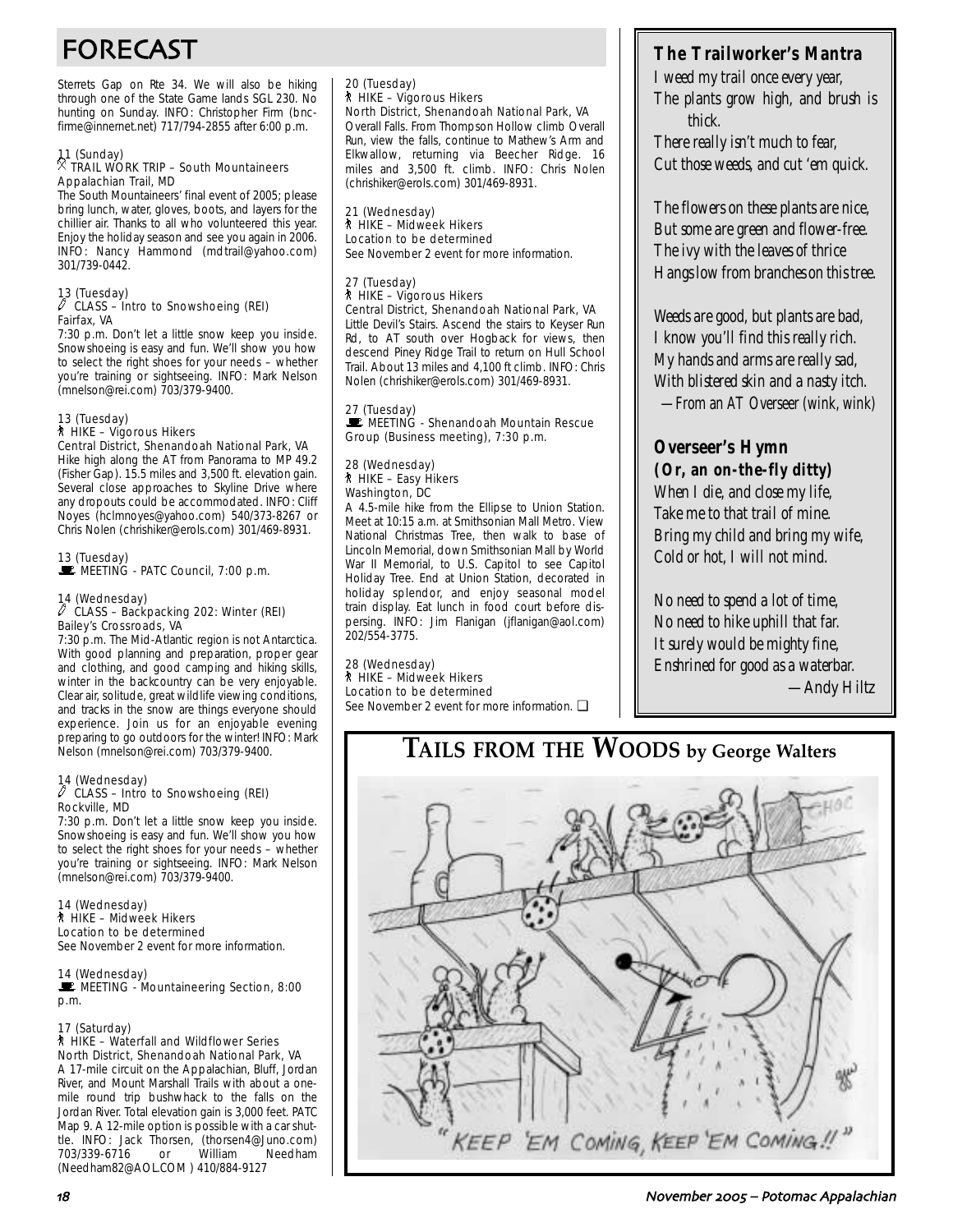# Bob Pickett's Appalachian Nature

From a naturalist's point of view, November is not a very glamorous month. The days are short and often wet. Nature is basically ready for winter, but winter has not arrived. So, let's try something different.

I've been writing articles for three years now. While some of my articles discuss a number of seasonal activities, most have tended to focus on a particular group of plants or animals. In fact, this was not a subconscious decision. I envision creating my own Web-based collection of articles organized by taxonomic order. A visitor to this Web site will be able to view this "family of life" and read about any area of their interest.

So, what is this family of life? By focusing my articles on the details of any single group, I inadvertently de-emphasize the obligatory relationship between the group and the rest of its environment. It makes it too easy to view any given animal as living its life free of contact with the rest of the natural world. But that ignores the complex web of life that affects all life forms, including man. As John Muir said, "When we try to pick out anything by itself, we find it hitched to everything in the universe."

The family of life is the story of how all living creatures have evolved together to create a community that benefits the community as a whole, as well as each individual member within the ecosystem. It is a system based on energy conservation. Every life form has in common the three basic needs to eat, survive, and reproduce. And to those species which most efficiently utilize their energy sources goes the success of their having progeny.

In a mature community, no single species can dominate. The diversity of species competing for limited resources performs the necessary checks and balances to preclude any one species from playing a significant role in the energy and resource utilization available to the community. The growth potential of any given community is determined by its natural resources. These limiting natural resources include nutrients, both organic (plant and animal matter) and inorganic (soils and rocks), and water (presumably air and sunlight are not limiting factors).

Research shows that there are more species of everything in an oldgrowth forest compared to young forests – more trees, more wildflowers, more birds, more salamanders, more mammals, and more insects, ferns, mosses, lichens, fungi, etc. These complex, intertwined systems are better at recycling nutrients, generating clean water, limiting floods, and fending off environmental stresses.

All told, presently, there are 113 known elements that make up every gram of matter on earth. Of these, only 16 elements are required by all organisms, while most plants require 23 different nutrients to flourish. Through the processes of chemistry plants assimilate nitrogen from soil, and with it create amino acids and proteins to form larger molecules, the basis of all life forms. The earth and everything on it is made of these limited elements and, with most of these elements invested in subterranean rocks and soils or in otherwise unusable forms, our natural ecosystem has evolved elegant methods of making these limited building blocks available through recycling.

Our native forests have evolved a complex equilibrium, or balance, between the plants and animals and the destructive insects, fungi, and

diseases that prey on them. Adequate defense mechanisms have been developed that limit the destructive potential of any one predaceous agent. In this manner, the natural ecosystem remains intact.

The natural systems of nature are being stressed by man's technology and sheer population growth. Human-caused factors, including forest fragmentation, changed demographic structure, altered habitat, pollution, and favoring of certain "domesticated" species of trees have had significant impacts on the natural communities. However, it is the introduction of invasive, exotic species that may have the most profound impacts on our forests. Introduction of exotic diseases, insects, mammalian herbivores, and competing vegetation has had the bestdocumented effects on genetic diversity (of forest ecosystems), reducing both species diversity and intraspecific diversity. Many of these introductions have been greatly augmented by various intrusions into forest communities, such as forest fragmentation, roads, and timbering.

The appreciation and protection of our natural communities has been the focus of many noted environmentalists of the 20th century. Teddy Roosevelt was the first president to believe that the land, water, minerals, and forests were held in trust by the government. They were not to be sold or given away to the highest bidder. Rather, they were to be used in moderation, and ultimately protected and passed on to future generations. Teddy was largely influenced by his contemporary, John Muir, founder of The Sierra Club in 1892, which was the first major organization in the world dedicated to using and preserving wild nature. Muir was concerned with the protection of nature both for the spiritual advancement of humans and for nature itself.

Benton MacKaye, who gave birth to the concept of the AT in 1921, also championed the protection of wilderness areas. In 1935, he joined Bob Marshall and Aldo Leopold and others to found The Wilderness Society. His concept of wilderness protection was described as "geotechnics"; the relationship between humankind and the natural environment. It was his belief that "The Appalachian Trail is not merely a footpath through the wilderness, but a footpath of the wilderness."

Aldo Leopold had his own concept of respecting nature. His was a '"land ethic," which he says "simply enlarges the boundaries of the community to include soils, waters, plants, and animals, or collectively: the land." To him, a conservation ethic "changes the role of Homo sapiens from conqueror of the land community to plain member and citizen of it."

One of PATC's key benefactors, Darwin Lambert has articulated his thoughts on the relationship of man to nature. His concept is called "earthmanship," which is a way of living life with a minimal impact on nature and a minimal use of natural resources. Darwin's beliefs also suggest a spiritual ethic, where man recognizes both his roots in nature and his need for timely visits to the outdoors for the rejuvenation of one's soul.

Whether one calls it geotechnics, land ethic, or earthmanship, each of these writers is espousing a realization that man must recognize his dependency on nature, for both his physical as well as his spiritual selfpreservation. And it is in the wilderness that one can best find fulfillment in the beauty of nature.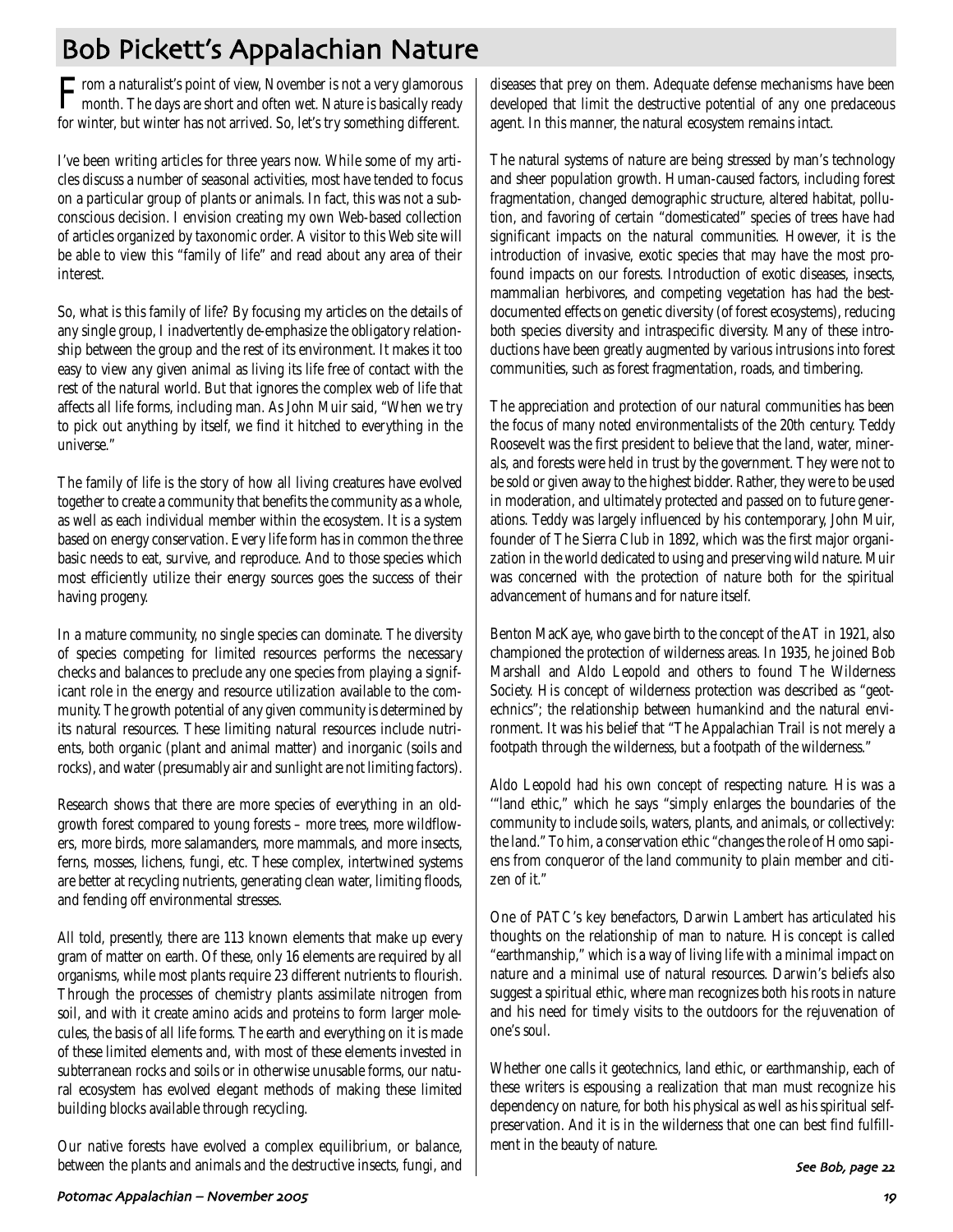# TRAILHEAD

The trail maintenance season is rapidly<br>coming to an end as weeds begin to wither away and the summer trail crews have completed their work. The cool, colorful days of fall say "take a hike" and enjoy the fruits of your labor, especially after the hot days this past summer doing trail work.

Toward the end of summer it has become increasingly dry in some sections of PATC land. If it stays this way, fire conditions will be of concern. The Forest Service has already had to put out a fire that burned seven acres on the east side of East Massanutten Mountain, south of Veach Gap. The Massanutten Trail in that area was used as the west fire line.

## **Buck Hollow Youth Project**

On National Public Lands Day, Sept. 24, Overseer Patrick Wilson led a crew of seven teenagers and two adults on an expedition up Buck Hollow to install log waterbars on a steep, eroded section of trail. In exchange for learning how to "dog pile" the night before, Patrick instructed everyone in the safe and effective use of every tool from a pick mattock to a clinometer and reluctantly shared his "nerd sheet" that charts waterbar slope as a function of trail slope to a 10th of a degree. Every single participant showed remarkable aptitude and enthusiasm, and the crew boasted several perfect waterbars at the end of a satisfying day's work.



Patrick Wilson, Matt Covington, Tabitha Tatum, Bob Agee, Carter Chassey, Liz Chassey, Sarah Cave, Charlotte Cave, Rick Chassey, and Jordan Whiley (not pictured) hoist a locust log that's about to become a waterbar on Buck Hollow Trail

Photo provided by Jim Tomlin

# **Stonewall Brigade Works Big Schloss Cutoff**

The Big Schloss Cutoff Trail is a convenient connector trail between Forest Service Rte. 92 (in the valley of Little Stoney Creek) and Mill Mountain Trail on the ridge of Great North Mountain. It intersects Mill Mountain Trail about a mile north of Big Schloss.

A superb crew of nine Stonewall Brigade volunteers arrived promptly at 9:30 a.m. on Sept. 17 for the regular third-Saturday-of-themonth trip. The crew had a very enjoyable

day clearing and maintaining the BSCT. The triumph of the day was the thorough defeat of an obstructing blowdown encountered about a half mile into the roughly two-mile trail. Following a careful inspection of the multiple-tree pileup, an order for the cutting was determined, and the crosscut and Corona saws were deployed.

Some 30 minutes of lumberjack work later, the trail was completely cleared, and the debris strong-armed into the surrounding woods. A small celebration ensued, with a couple of great photo ops and a lot of self-congratulation on a job well done, and then the crew continued on to the summit of Great North Mountain, and the intersection with the Mill Mountain trail.

Many thanks to the fine crew of volunteers, Claudia, Dorothy, Jeff, Johanna, Krista, Lee, Roy, and a very special thanks to Catherine, who made the decision to become overseer of BSCT after working on it with the Stonewall Brigade. Welcome to the Great North Mountain Overseer Corps, Catherine!

On the following Sunday, Catherine and crew leader Jim Tomlin returned to the trails to do crosscut sawing on the sadly neglected Long Mountain Trail. Twenty-one blowdowns were dispatched over the course of a long day. Hop Long and Jim returned on the following Friday with a chainsaw to remove the final 12

Stonewall Brigade Crew removing blowdowns and vegetation on the Big Schloss Cutoff Train on Great North Mountain

See Trailhead, page 21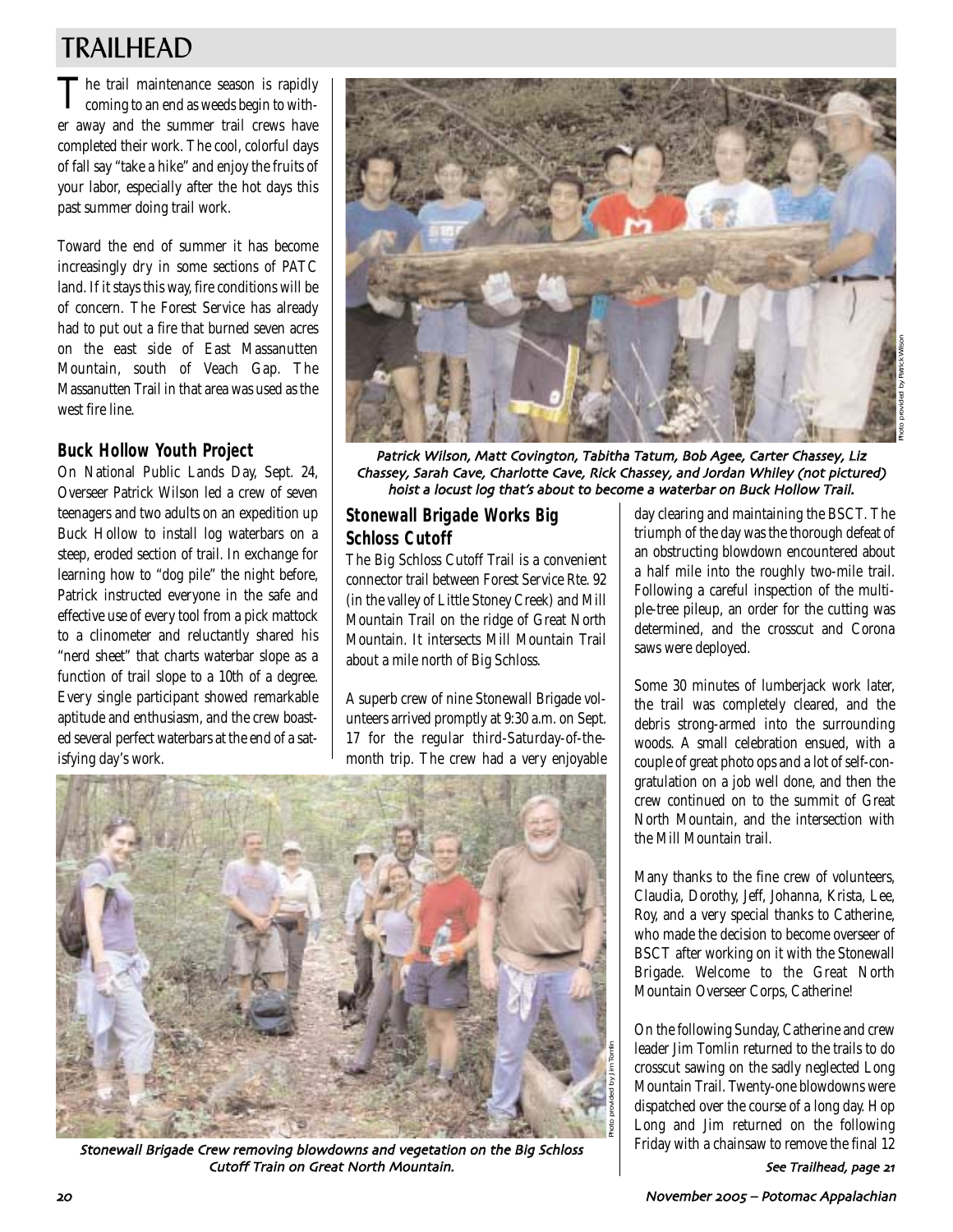#### Trailhead, from page 20

blowdowns on Long Mountain Trail. Hop and Jim's timing was perfect, as they arrived back at their cars just as a torrential, earlyafternoon downpour began.

## **Billy Goat Trail Gets Causeway**

Overseer Georgeann Smale, assisted by the Cadillac Crew, rebuilt a rock causeway through a drainage area periodically flooded by backwater from the Potomac River. In addition, the crew used rebar to anchor logs to limit erosion and provide better footing on the steep access to the causeway. This popular trail, known for its difficult ups, downs, and rock scrambles, is a distinct change from the nearby C&O Canal Towpath. In fact, it was a real challenge just to carry tools to the work site. Numerous hikers of all ages came through the work site with the "wat ya doin" comment. It appeared that it was just a bunch of people rolling big rocks in the mud. But, as the day progressed, the causeway began to take shape, providing a means to keep your feet dry except in high water conditions.

## **News from the DM Meeting**

On Sept. 28, the SOT called the district managers and trail crew leaders to PATC Headquarters to start planning for the 2006 trail season. Some of the topics of general interest to the trails community follow.

PATC is providing additional protection for volunteers. If someone is hurt while working on trails not covered by VIP/VIF or state equivalent programs, a PATC policy is in place that provides \$5,000 of secondary medical coverage.

Changes have been made to the district manager list. Don White is now district manager for SNP South AT. He replaces Dennis DeSilvey who has moved to Maine. Tate Heuer is the new district manager for Massanutten South. Someone is needed to replace Mark Anderson as district manager for D.C. trails.

There will be a lot of emphasis next year on relocations in the Tuscarora Northern and Central Districts. One difficult relocation at the northern end of Sleepy Creek must be completed by June 30. Keep an eye out for work trip announcements in the Forecast.

Watch for opportunities to sign up to work on the seasonal Massarock and Shendandoah Park trail crews. The SOT promises more advertisements for next year.

An updated "Trail Leadership Manual" was distributed. The "Overseer Manual" is being updated. Kerry Snow is working to get these documents available online on the PATC Web site.

Frank Haas has created a backpack frame to carry a chainsaw and first aid kit. It weighs less than 25 pounds, not including fuel. He



Cadillac Crew pauses for break after helping Georeann Smale (lower right) rebuild a they worked him so hard, he lost his boots and rock causeway on the popular Billy Goat Trail near Great Falls

has promised not to patent his idea and is willing to share it with anyone who would like to build his own.

## **In Defense of Man's Best Friend**

Pete Gatie has discovered a good reason to bring a dog on the trail. It happened when they stopped for lunch at the intersection of the Gap Run and Rocky Mount Trails in late September. His dog found a shady spot to rest while three of them had a lunch break. Suddenly, the dog bolted with bees chasing her trying to work through her fur and bite her. Thanks to her warning, they all got out of there in a hurry. No one got stung by the bees including the dog. Apparently, a bear had destroyed their nest recently and they were in a foul mood. If they had not been alerted by the dog, they would have surely been stung numerous times.

## **Section of Bog Walk Completed**

A combination of hearty souls joined DM Chris Brunton on an impromptu work trip in September to complete a section of the bog walk started in August on the AT north of Rod Hollow Shelter. While some volunteers dug in the locust sills and installed the footboards, others accomplished the arduous task of carrying heavy 10 to 12 ft. oak planks a half mile to the work site. It wasn't much of a bog due to dry weather this summer but great for building a bog walk. The payoff will be in the spring, and other wet periods, when the boggy area becomes a giant mud flat. The trail had become 10 to 15 ft. wide in spots as hikers attempted to get around the mud and exposed roots. It will be an interesting study to see how fast the area will recover.

## **Last of the Summer Crews**

Around the end of August, most overseers are thinking about finishing up the weeding seasons on their trail sections. But six forgot about weeding for a week and took up McLeods, picks, and rock bars to do some treadwork as the last of the Shenandoah Summer Crews this year. Susan Schoen, Madison Brown, Steve Osbrach, Dale Welter, Ben Fitzgerald, and Dick Dugan formed a hard-working but fun-loving crew under the always expert guidance of our north district NPS trail crew leader, Don Harvey. The prospect of some dirty rock work on lower Jeremys Run Trail was so enticing that they even lured Dave Nebhut, north district overseer and a veteran of many crew weeks, out to the trail on his birthday. Rumor has it that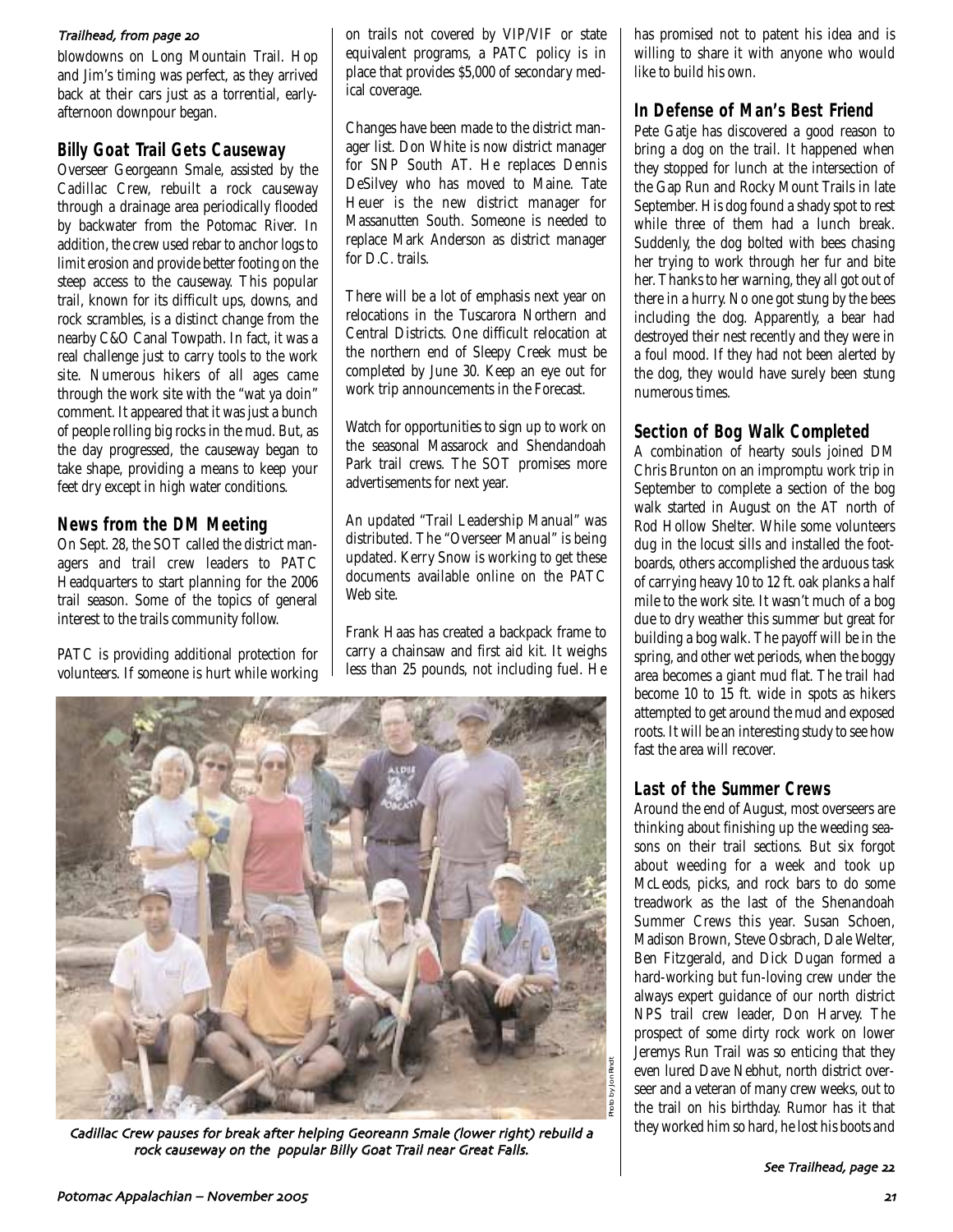# PATC Shows Itself at the Outdoor Club Extravaganza

PATC joined 12 other organizations in participating in the Outdoor Club Extravaganza held at Hudson Trail Outfitters' Pentagon Row location on Sept. 24. HTO staff often get inquiries from their customers for recommendations on ways to get involved with the great outdoors, so Stacey Cohan, HTO's service operations manager, put the event together to allow outdoor clubs to reach potential members directly to attract more people to volunteer for club duties, rather than concentrating only on increasing membership.

PATC members James Thompson, Eliza Engle, and Murry Moskowitz spent several hours at their table (located in a prime location at the entry to the store's sales floor), passing out information brochures and outlining the many volunteer opportunities the club offers.

The event also gave the PATC folks a chance to talk with members of the store's knowledgeable staff, and to share stories and contacts with representatives from the other groups invited to participate. HTO offered a 20 percent discount to members of the participating clubs on purchases made in the store that day. PATC would like to extend special thanks to Stacey Cohan and the rest of the good folks at Hudson Trail Outfitters for inviting us to participate in this terrific opportunity. We hope to partner up with HTO for future events, both in their stores as well as out in the field.  $\Box$ 

*—James R. Thompson*

## Trailhead, from page 21

still hasn't found them! What a great way to spend your birthday! The crew worked three of the days on lower Jeremys Run where there is always erosion control work to be done, especially during and after years of large storms. They cleared blowdowns, improved the stream crossings, constructed rock steps and checkdams, built and cleaned waterbars, installed rock cribbing, constructed several lateral drains, and regraded many yards of tread. While they were able to make substantial improvements to the trail, their sense of accomplishment had to be tempered by the knowledge that there will always be future projects needing more work on a trail that follows a major stream down a mountain.

With the threat of the remnants of Hurricane Katrina making a visit to the park, the crew stayed nearer the van and Skyline Drive one day and were able to rebuild checkdams and waterbars on the AT near Gravel Springs. And on Friday, tired but undaunted, they did the same type of work on the Meadow Spring Trail.

Once again, the restaurants of Luray and Sperryville received a large cash infusion from NPS/PATC to feed a hungry bunch of trail workers. Every night, although weary from the day's work, the crew managed to find the energy to clean their plates, order dessert, and give the waitresses a hard time! The crew this year was a wonderful group of people who worked well together and had a lot of fun, showing once again that trail work and a good time go together!

Please send any interesting tale, technical advice, individual or group accomplishments, and trail maintenance questions to Trailhead, c/o Jon Rindt, 621 Skyline Forest Drive, Front Royal, VA 22630 or to jkrindt@adelphia.net. ❏



James, Eliza, and Murry tell visitors about PATC at HTO's Outdoor Club Extravaganza

## Bob, from page 19

PATC is aggressively pursuing the protection of its resources. Through the Land Management Plans, PATC is identifying the natural resources that exist on the properties it owns or maintains. Monitoring of rare and endangered species along the AT corridor and water-quality monitoring on PATC-owned lands are but two of the relatively new programs initiated for the identification and protection of our natural resources. PATC also actively promotes Leave No Trace. These practices and principles are based on an abiding respect for nature. The basic tenets are found in another Aldo Leopold quotation, located on the first page of the *Leave No Trace Outdoor Skills & Ethics*, "A thing is right when it tends to preserve the integrity, stability, and beauty of the biotic community. It is wrong when is tends otherwise."

Even the recent name change in our Appalachian Trail Conservancy speaks to the new emphasis in the 21st century. A conservancy protects natural resources. ❏

*Next month: Hiking trails, wilderness, and new directions for PATC.*

# POTOMAC APPALACHIAN

(UPS-440-280) ©2005, Potomac Appalachian Trail Club, Inc.

Published monthly by the Potomac Appalachian Trail Club, 118 Park Street, S.E., Vienna, VA 22180.

Periodical class postage paid at Vienna, VA. Postmaster: send address changes to: Potomac Appalachian Trail Club, 118 Park Street, S.E., Vienna, VA 22180

Subscription: (Free with PATC membership) \$6.00 annually; \$.70 single copies.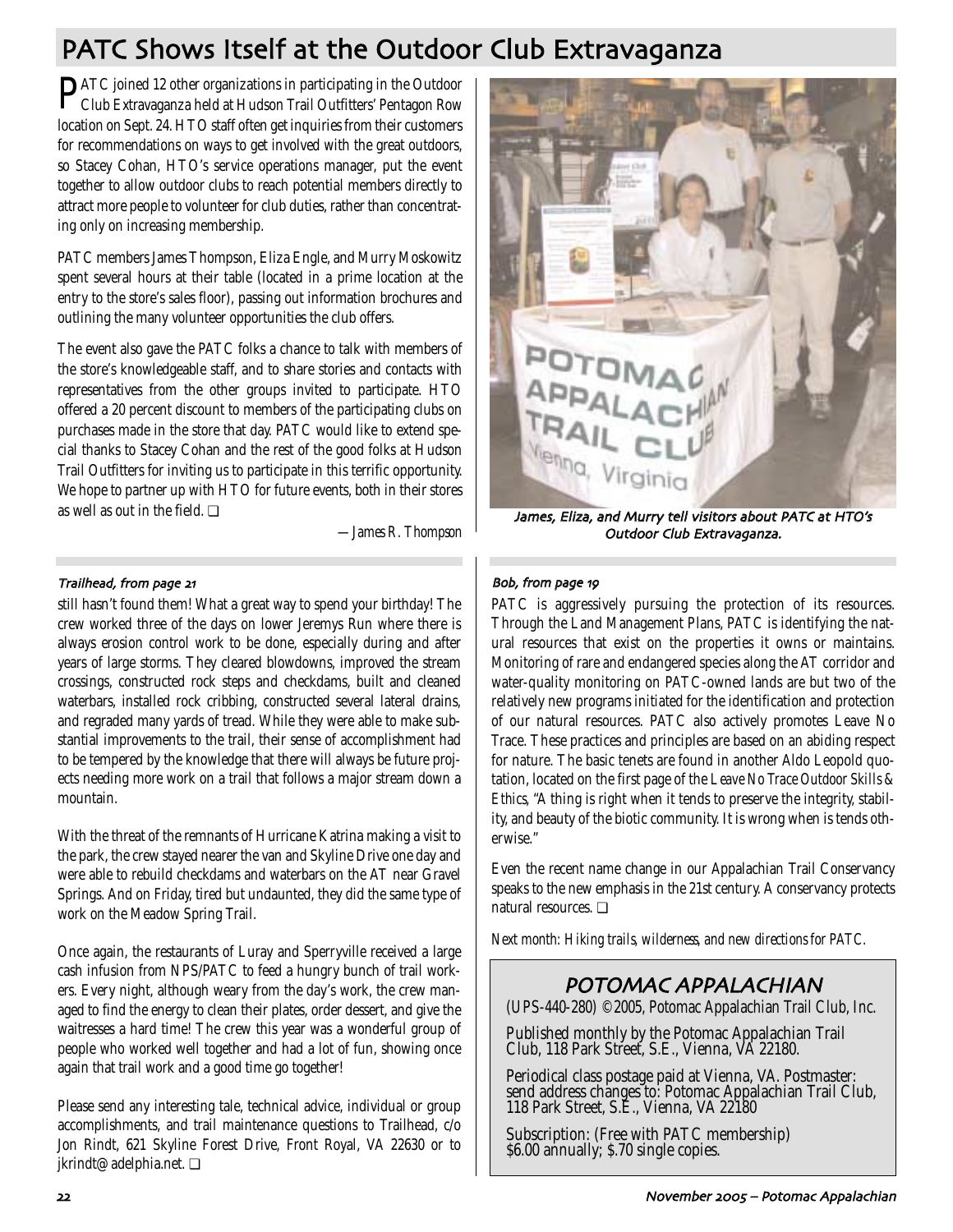# VOLUNTEER OPPORTUNITIES

# PATC Tract Managers Needed

Volunteers needed to manage PATC owned Lands. Several locations available. Properties are up and down the AT in Virginia and Maryland and along the Tuscarora In Virginia, West Virginia and Pennsylvania. If interested please contact Chris Mangold at 301/898-7979 or e-mail at csm5749@yahoo.com.

# Who's Minding the Store? You Can!!!

PATC is looking for a new chair of the Sales Committee. Duties would include: advise and supervise paid and volunteer sales staff, help with inventory of all PATC publications, establish sales policy and publication pricing, work closely with publication and maps committees to target future updates and publications. Anyone interested in this position please contact: Lee Sheaffer, Vice President-Volunteerism (thumpers@visuallink.com) 540/955-0736.

# Computer Help Wanted

Don't want to get your hands dirty? If not there's still a way to help your club. If you're computer savvy, think about assisting PATC in planning and maintaining its information technology system. We've bought new computers and need members' expertise in bringing the club into the 21st century. If you have any of the following skills and are interested and available, please contact Vice President for Operations Bruce Glendening at info@patc.net for further information. We are in search of professional programmers with training and skills in the following:

*Microsoft Access Exchange 2003 HTML Small Business Server 2003 Webmaster MS-SQL Server ASP Networking in general*

ARCHIVE HELP WANTED: The Archivist needs help in transferring files from file cabinets to archive boxes, and moving the boxes onto shelves in the Archives Room. Please call or write Carol Niedzialek, 301/949-9729, cactuss3@earthlink.net.

VOLUNTEERS NEEDED at events to help at the PATC booth. Would you like to share your joy of hiking and help spread the word about PATC and its mission to preserve hiking trails? PATC will greatly appreciate your assistance in spreading the word about our organization. Through you, we will be able to extend our outreach and membership efforts. Events we currently need help at are listed in the PA under Visit PATC at an Event Near You! If you are interested in volunteering for one of these events, future events, or speaking engagements, contact Jane Thompson, supervisor of information, education, and activities, jayteehike@yahoo.com or 301/349-2496. PATC needs you to talk trails!



Notices are published free of charge for PATC members only. PATC cannot vouch for any of the advertised items. No commercial advertisement or personal notices unrelated to hiking will be accepted. Deadline for inclusion is the first day of the month preceding issuance of the newsletter. Notices will be run for three months, at the discretion of the editor, unless we are otherwise advised. ❏

# TRAIL OVERSEER DISCOUNTS

PATC OVERSEERS GET DIS-COUNTS from the following merchants who support our volunteer programs: Blue Ridge Mountain Sports (Charlottesville, Tidewater) – 20%, Hudson Trail Outfitters (Metro D.C.) – 20%, The Trail House (Frederick, Md.) – 15%, Casual Adventures (Arlington, Va.) – 10%, Campmor (mail order via PATC HQ) – 10%, Weasel Creek Outfitters in Front Royal – 10%, The Outfitter at Harpers Ferry – 15%, and the sole source (Harrisonburg) – 10%. Check the back page of the PA for the latest trail, cabin, and shelter overseer opportunities. All PATC members receive a 10% discount from Blue Ridge Mountain Sports and Ranger Surplus (excludes BSA merchandise). Be sure to have your membership ID or overseer ID ready when you shop.

# HIKING PARTNERSHIPS

WANTED: HIKING PARTNER. I live in the Baltimore area, retired school teacher and seeking a hiking partner(s) to share in car shuttle for section hiking the southern half of the AT. The outing could be up to 10 days at a time. Contact: Ron Bungay (ronbungay@ comcast.net) or 410/242-4592

HIKING ENTHUSIAST SOUGHT for role as Scoutmaster of outdoorsfocused Boy Scout Troop 97 in Silver Spring, Md. More info? Contact Jim Van Cott: (301/565-0486) CJPAVC@yahoo.com.

WANTED: HIKING/CAMPING PARTNER: I live in Gaithersburg, Md., and am looking for hiking and camping buddies within 120 miles of the DC area. I am 29 and willing to hike/camp anywhere. I also have a dual propane stove that I am giving away. Any takers? Contact Jeffrey Scott (knight\_1\_nu@yahoo.com) 301/466-3373.